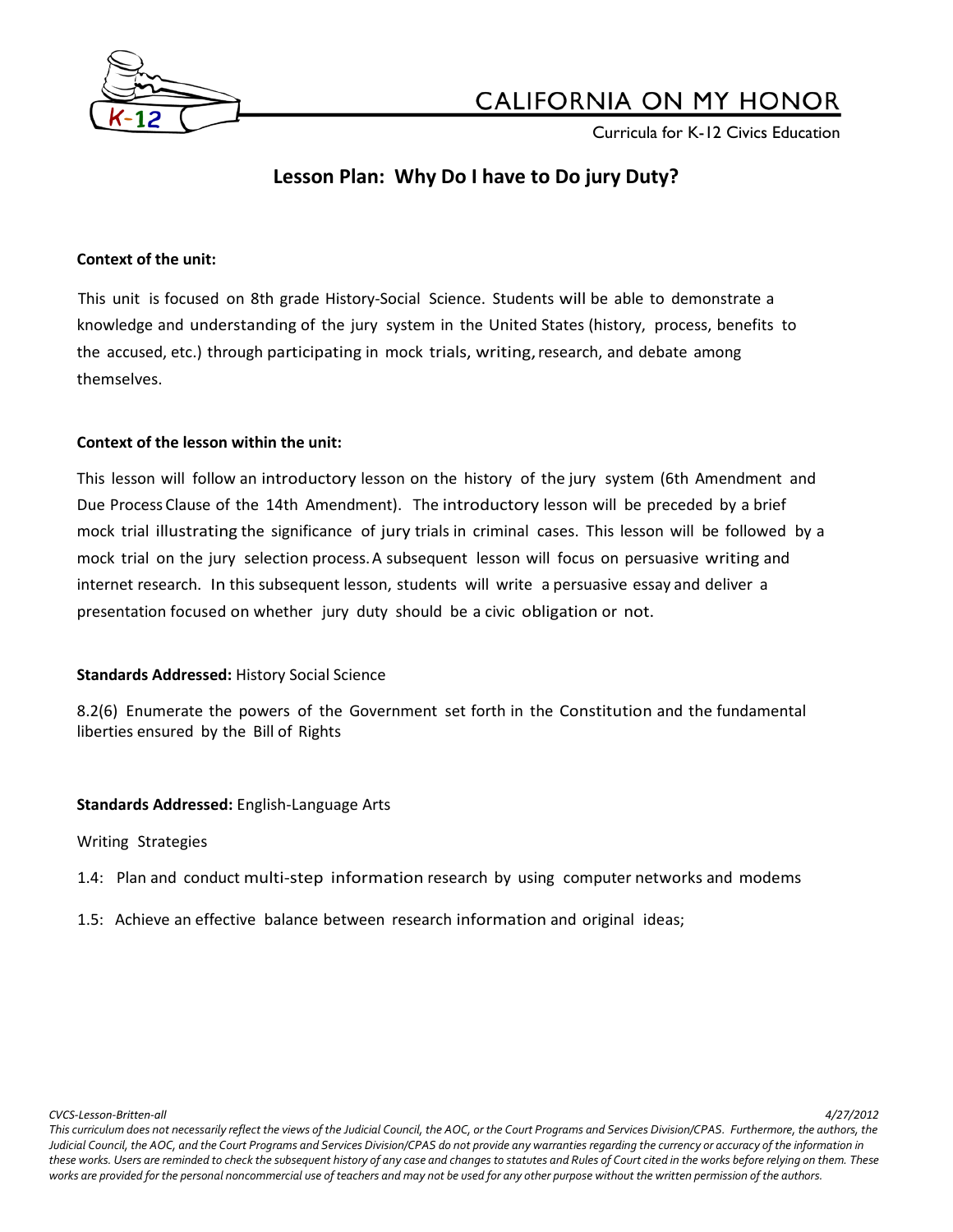

Curricula for K-12 Civics Education

#### Writing Applications

2.4: Write a persuasive composition:

a. Include a well-defined thesis (i.e., one that makes a clear and knowledgeable judgment)

b. Present detailed evidence, examples, and reasoning to support arguments, differentiating between facts and opinion

c. Provide details, reasons, and examples, arranging them effectively by anticipating and answering reader concerns and counter arguments

### Speaking Applications

2.4: Deliver a persuasive presentation:

a. Include a well-defined thesis (i.e., one that makes a clear and knowledgeable judgment)

b. Present detailed evidence, examples, and reasoning to support arguments,

differentiating between facts and opinion

c. Provide details, reasons, and examples, arranging them effectively by anticipating and answering reader concerns and counter arguments

d. Maintain a reasonable tone

## **Common Core State Standards for ENGLISH LANGUAGE ARTS & Literacy in History/Social Studies, Science, and Technical Subjects**

#### **College and Career Readiness Anchor Standards for Writing Grades 6-12**

#### Text Types and Purposes

- 1. Write arguments to support claims in an analysis of substantive topics or texts, using valid reasoning and relevant and sufficient evidence.
- 2. Write informative/explanatory texts to examine and convey complex ideas and information clearly and accurately through the effective selection, organization, and analysis of content.
- 6. Use technology, including the Internet, to produce and publish writing and to interact and collaborate with others.

*CVCS-Lesson-Britten-all 4/27/2012*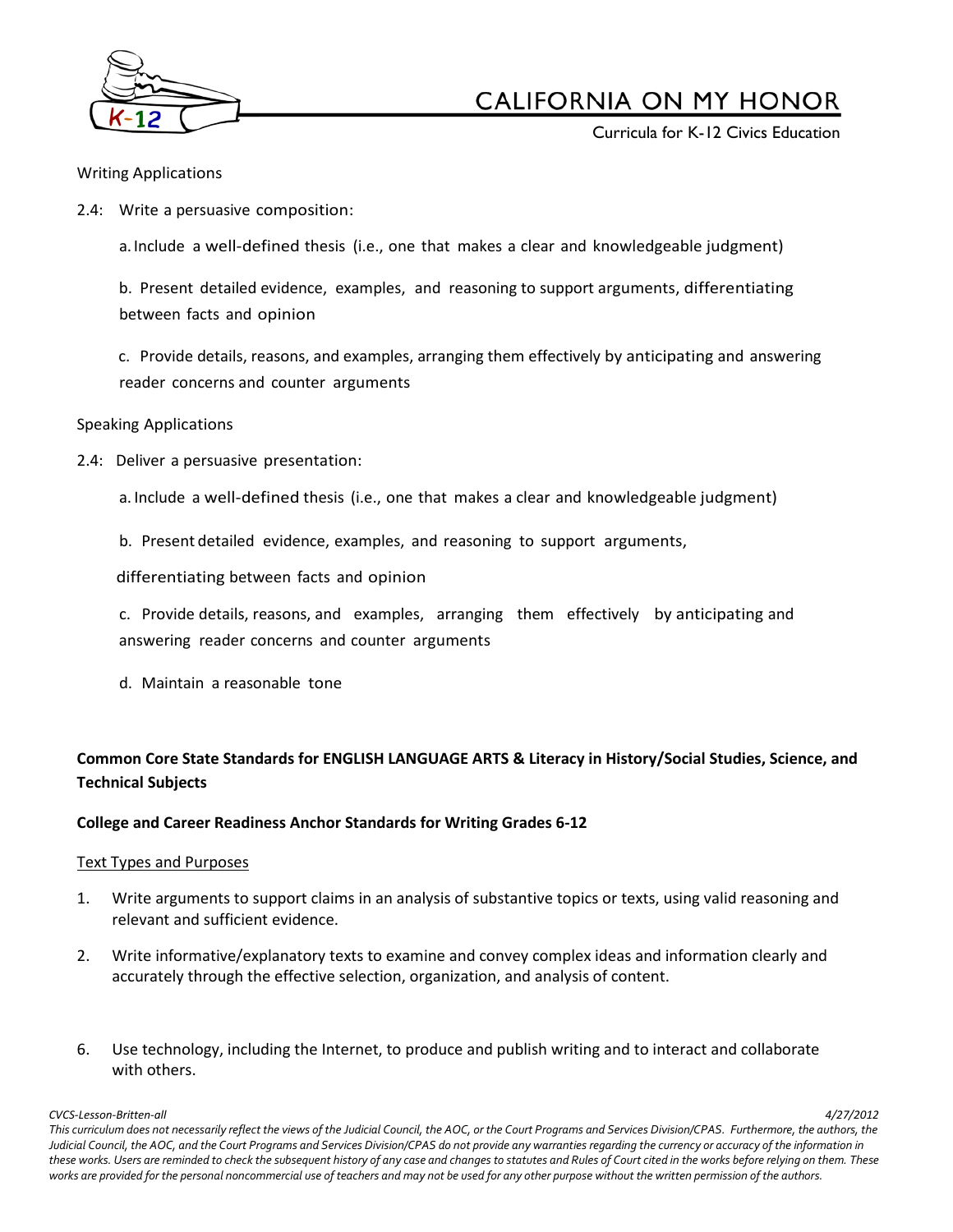

Curricula for K-12 Civics Education

## **Objective(s)**:

- Students will be able to demonstrate a knowledge and understanding of the jury system in the United States(history, process, benefits to criminal defendants and litigants, etc.) through mock trials, research, writing, and debate with other students.
- Students will demonstrate an understanding of the *jury selection process* including the challenges.

*CVCS-Lesson-Britten-all 4/27/2012*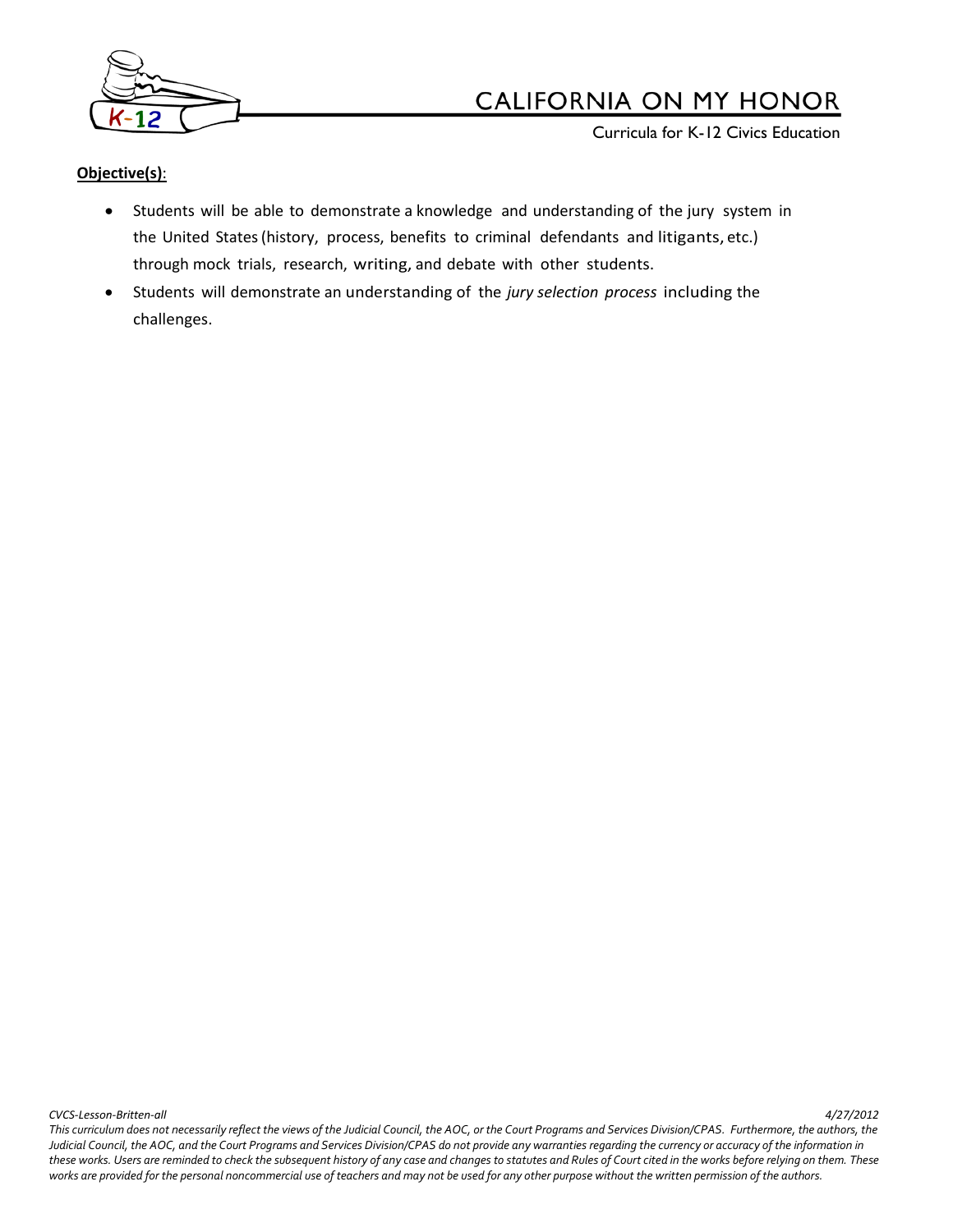

Curricula for K-12 Civics Education

## **Lesson Plan: Why Do I Have to Do jury Duty?**

## **Big Idea(s):**

The strength of a democracy is equal to the strength of its' citizens.

The Sixth Amendment to the Constitution provides that, "In all criminal prosecutions,the accused shall enjoy the right to a speedy and public trial, *byan impartial jury* of the State and district where the crime shall have been committed..."This provision originally applied only to *federal* criminal prosecutions. In 1968, the Supreme Court decided that the right to a trial by jury in most criminal cases is so fundamental that it constituted an element of due process that the state is obligated to provide by the Fourteenth Amendment's Due Process Clause. Students will have an opportunity to look at both sides of the jury system (with and without) and to decide if they feel that jury duty should be obligatory for U.S. citizens.

## **Higher Order Thinking Questions**

- 1. Should all criminaldefendants be entitled to a trial by jury?
- 2 . Should all citizens be required to participate in jury duty if called?
- 3 . Have your ideas changed on these issues from lesson to lesson?
- 4 . What additional issues can you raise after doing Internet research?
- 5. Is our society more civilized because of the right to jury trials?
- 6. Would you rather *live* in a society where there is no jury trial for criminal defendants?

*CVCS-Lesson-Britten-all 4/27/2012*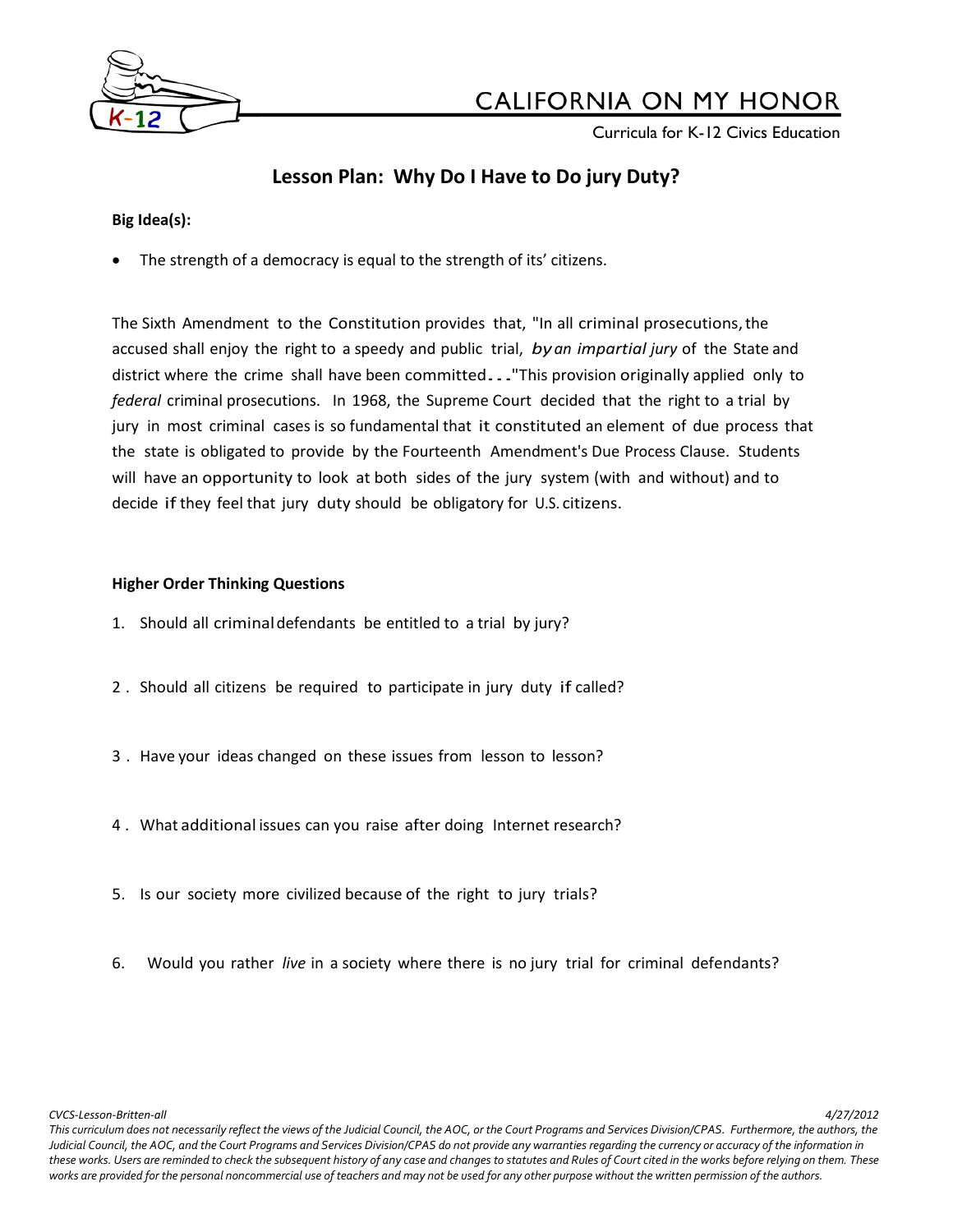

**Curricula for K-12 Civics Education** 

## **Lesson Plan: Why Do I Have to Do jury Duty?**

**Assessment:** Students will be evaluated through informal checks for understanding, teacher observation, on-line quizzes, journal writing, persuasive writing assignment, and oral presentation of persuasive writing.

*CVCS-Lesson-Britten-all 4/27/2012*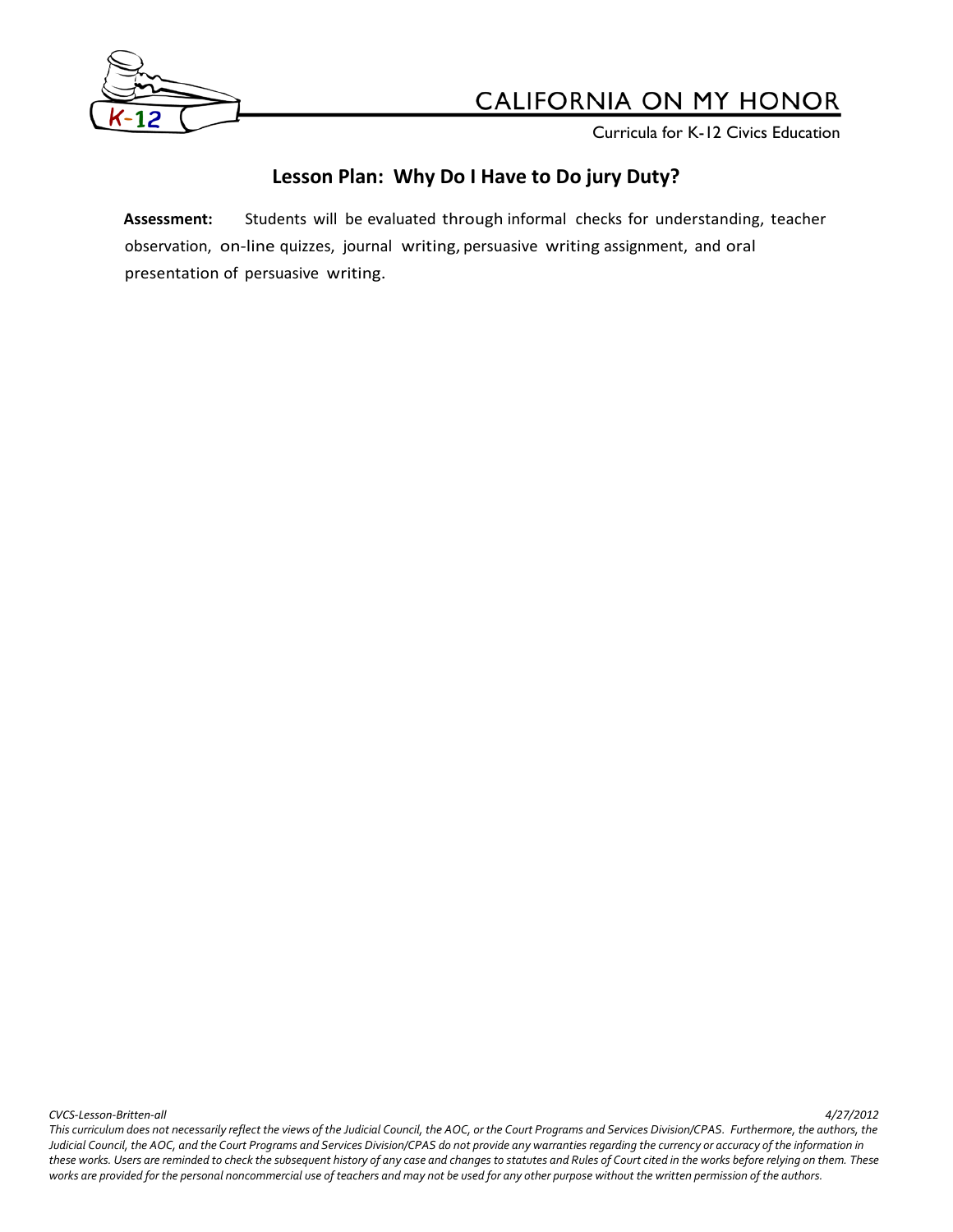

Curricula for K-12 Civics Education

## **Lesson Plan: Why Do I Have to Do jury Duty?**

#### **Activity Steps:**

Set(Hook): Several students from another class will perform a *brief* and amusing mock trial in front of the target class wherein there is no jury and overwhelming evidence that the defendant is innocent. (See trial script attached.) The judge will find the defendant guilty (from the bench) immediately following the final arguments. After discussion, the students will be told that this was an exercise to show them the importance of the jury system and that most judges are fair and take the time to consider evidence. Student actors needed: judge, prosecutor, defense attorney, narrator, Miss Lulu, defendant, bailiff

Input/Procedures: *Activate priorknowledge:* Tell students they do not have to respond, but ask if anyone has been to court and would like to tell about it. Allow students to share their experiences if they want.

Lesson 1: *Introduction to the Court System*

Using projector connected to Internet, go to [http://www.courts.ca.gov/cms/cab/;](http://www.courtinfo.ca.gov/programs/cab;) scroll to "Getting to Court"> Who Are the People in Court (show from judge through witnesses). Explain participants on each page, ask for questions/comments/discuss.

Guided Practice:

After discussion, go to the quiz entitled "Who's Who in the Court" and ask for volunteers to lead the class, control the mouse, and select the correct answers after whole-class discussion on each item. Students may work in pairs at individuallaptops while participating in the whole-class discussion.

*CVCS-Lesson-Britten-all 4/27/2012*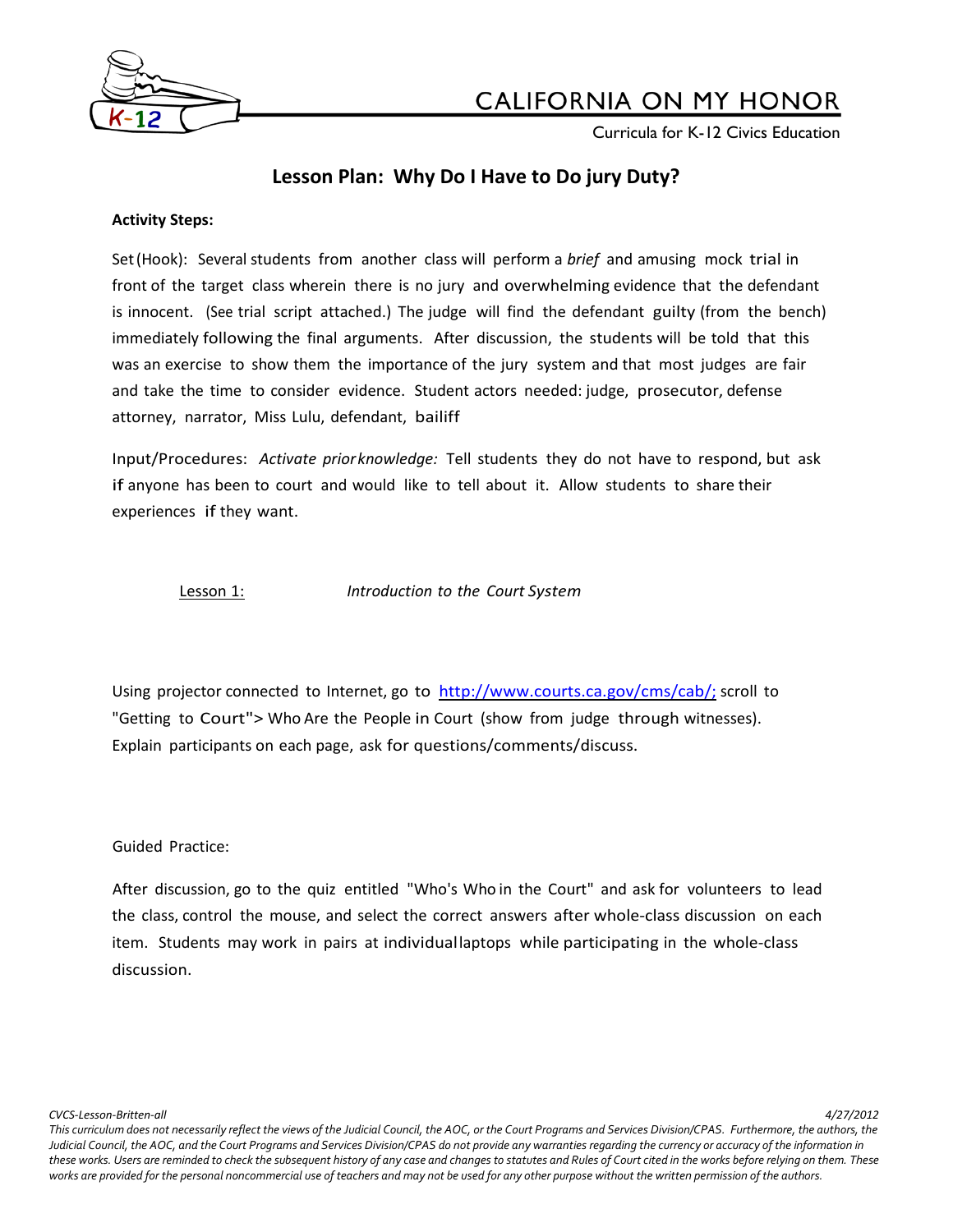

Curricula for K-12 Civics Education

Assessment:

Students will reflect in their journals about what they learned about the court system and the importance of juries in criminal trials. They will also write about their feelings about jury trials, which arose from the lesson. Students will take today's quiz independently on the day following the lesson.

## Lesson 2: *Mock Trial: Jury Selection Process* (may require two classes)

(See attached Mock Trial Script)

Prior to delivering the lesson, students will be selected to play the various roles in the mock trial. They will be given the script to study. Iwill use the same scenario as in Lesson 1. The room will be arranged like a courtroom with judge's desk, clerk and reporter's desks, defense tables, and jury box.

Teacher will give a mini-lesson on the psychology of jury selection, i.e., perspective juror's or family members' criminal history/experience, background, employment, feelings about police officers, the court system, witness ability to recall facts, fairness of judges and the system in general, etc.) Mini-lesson will include discussion of juror challenges (peremptory and for cause,) and the history of the jury system and "representative cross-section of the community" concept.

Teacher will explain that the students will be in charge of taking their roles seriously and that teacher will be there to observe and provide assistance where needed only. (All students in this class scored either Proficient or Advanced on the CSTs.)

The trial (jury selection) will begin with the bailiff asking all to rise as the judge enters the courtroom ...(see attached mock trial script and juror information page with "unisex" names for convenience.) Once all parties are seated, Teacher will explain that prospective jurors do not usually have so many facts about a case prior to being interviewed but that for the purposes of this lesson it is helpful to know what the witnesses would say. Teacher (or a student) will then read the Lesson 2 Scenario (attached.) Teacher will also explain and pass out scripted sample juror questions and explain its contents to both attorneys and jurors.

*CVCS-Lesson-Britten-all 4/27/2012*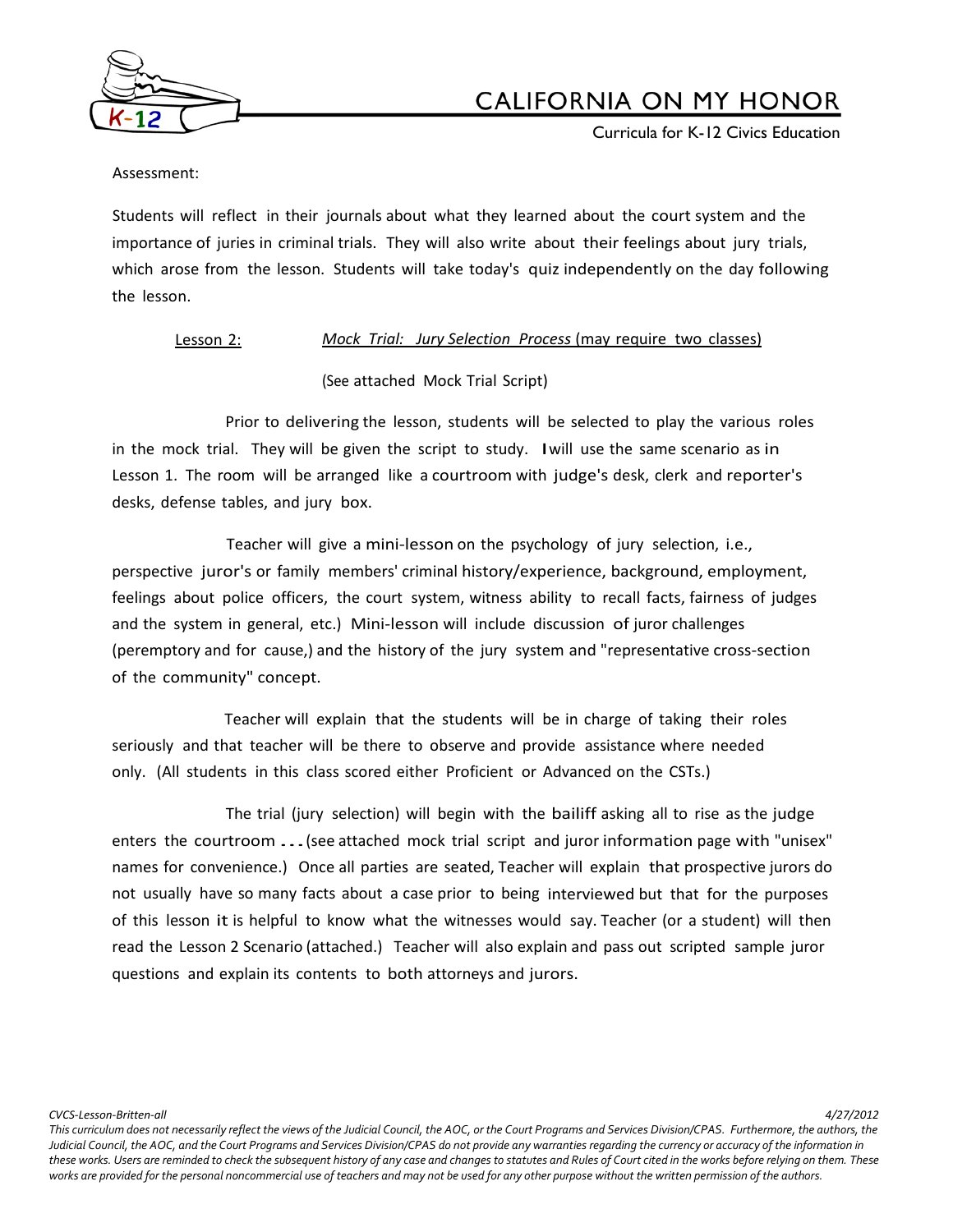

Curricula for K-12 Civics Education

Guided Practice:

Students will follow along with the script and read their parts. Students will assist each other, and teacher will assist where needed.

#### Assessment:

Students will again reflect in their journals about how their feelings might have changed since their previous reflection and/or what new beliefs or ideas they may have based upon the dialogue in the mock trial. Students will write whether they believe jury duty should be mandatory or not and why.

### Anticipatory Set

### Mock Trial

The following scenario is read to the class by the Narrator, who will ask students to close their eyes and visualize what is happening:

Narrator: Lulu is walking into the Dollar Tree to buy cookies. Suddenly someone comes up from behind her and knocks her down, ripping her purse from her arm. At that moment,Bob, a clerk inside the Dollar Tree, sees what is happening. He yells at his manager that he's going to take his break, runs out the door, and grabs the purse from the robber. As he does so,the robber punches Bob in the face; and Bob falls to the ground, still clutching the purse in his hand. The robber runs away.

Severalpeople witness the incident and call the police. One witness chases after the would-be robber, but he gets away. When the police arrive, Bob is still on the ground holding the purse. The victim Lulu, not having seen who attacked her, starts screaming and pointing at Bob, shouting, "That's him! That's him! He tried to steal my purse!" Shegrabs her purse from Bob and hits him over the head with it.

*CVCS-Lesson-Britten-all 4/27/2012*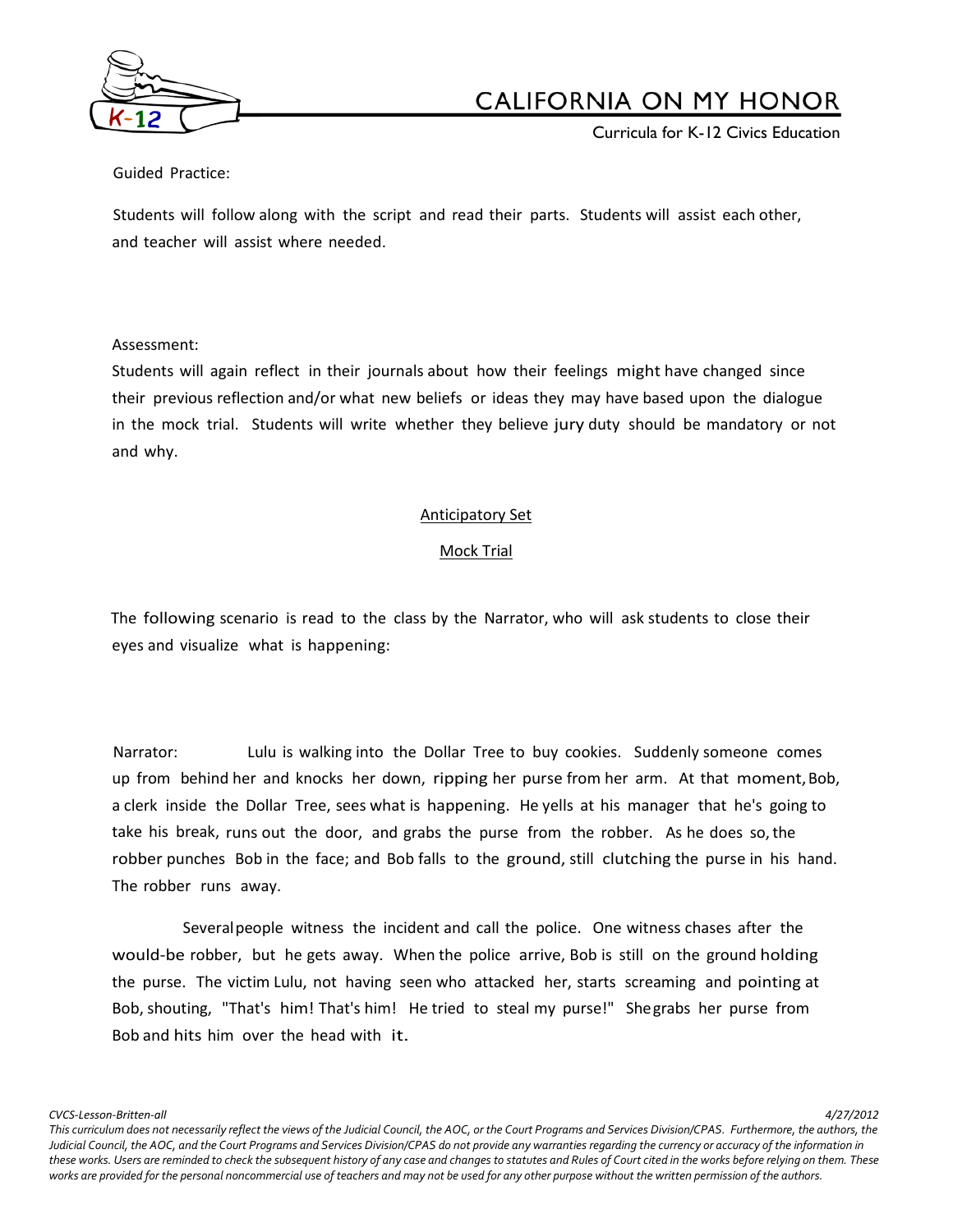

Curricula for K-12 Civics Education

The police officer asks Bob what happened, and Bob replies that he was trying to stop the robber from taking the woman's purse. Several witnesses come forward and confirm that Bob was not the thief. Bob's manager also tells the police officer that Bob was stocking paper plates at the time of the robbery and went to help the victim. The police look around and do not see the robber, and they arrest Bob for robbery and other charges.

At Bob's criminal trial, all of the witnesses show up to testify on his behalf. Unfortunately for Bob, he lives in the twilight zone where criminal defendants are not entitled to a jury trial. This means that, although Bob could be sentenced to serve many years in prison if convicted of the crimes, he has to place his future in the hands of only one person, THE JUDGE!

But let's look at the bright side: The trial will be over in a much shorter time if the attorneys don't have to interview a bunch of people to sit asjurors. And if convicted of the crimes, Bob can go to prison right away so he won't have to worry about paying rent or buying his own food.

Narrator: The trial begins. The prosecutor makes an opening statement:

Prosecutor: This is an "open-and-shut case," Your Honor. The defendant Bb, if that's his real name, viciously attacked poor Miss Lulu in front of the Dollar Tree. When the police arrived, the Defendant was holding her purse, and the victim said that he was the person who had robbed her. I don't know why we're even having this trial! Thank you. (Sits down)

*CVCS-Lesson-Britten-all 4/27/2012*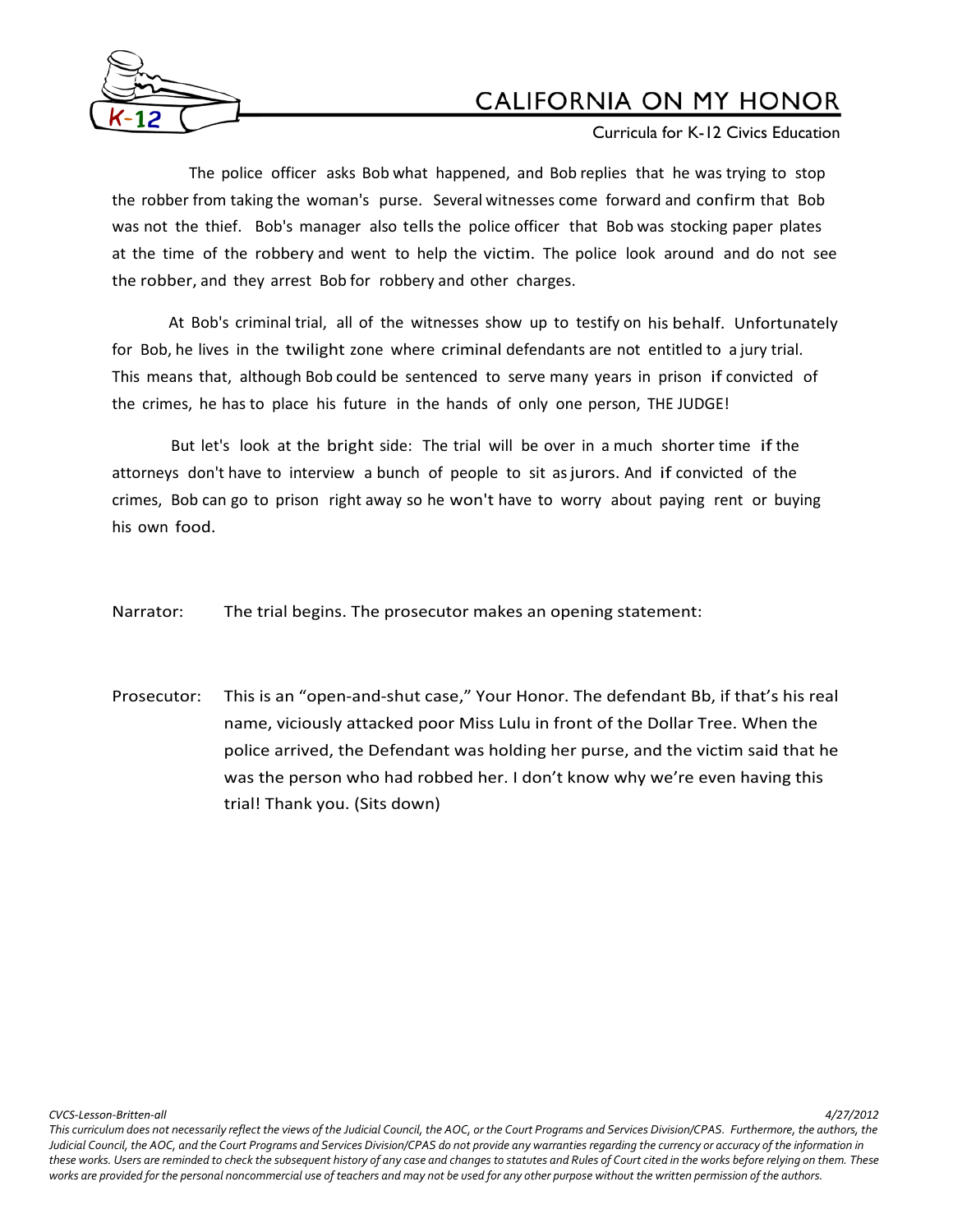

**Curricula for K-12 Civics Education** 

| Judge:       | Mr./Mrs. Defense attorney, are you going to waste the court's time with an opening<br>statement? (sighing)                                                                                                                                                                                                                                                                                                                                                                                                  |  |  |
|--------------|-------------------------------------------------------------------------------------------------------------------------------------------------------------------------------------------------------------------------------------------------------------------------------------------------------------------------------------------------------------------------------------------------------------------------------------------------------------------------------------------------------------|--|--|
| Defense      | Yes, your honor. Since my client is not entitled to a jury trial, I have to                                                                                                                                                                                                                                                                                                                                                                                                                                 |  |  |
| Attorney:    | respond to the lies the prosecution told in his/her opening statement. First of all, my<br>client is a hero. That woman (pointing at Lulu) should have given my client a reward<br>instead of bashing his head with her purse. There are sixteen witnesses who will all<br>testify that someone else robbed the victim and that my client stepped in and tried to<br>help her. My client should not be punished just because the victim didn't see who the<br>real robber was. Nothing further. (sits down) |  |  |
| Judge:       | How long does everyone think this trial will last? I've got a Judge-of-the-Year party to go<br>to at 4:00 this afternoon, and I don't want to be late accepting my award.                                                                                                                                                                                                                                                                                                                                   |  |  |
| Prosecution: | I think we can wrap it up in about 15 minutes.                                                                                                                                                                                                                                                                                                                                                                                                                                                              |  |  |
| Defense:     | Fifteen minutes!! (shouting) I have 16 witnesses to call who will all testify that my client<br>is innocent. Poor Bob has a lot at stake in this trial. I sure wish we had a representative<br>cross-section of the community to decide his fate! Or at least more than just one person<br>who's in a hurry to get it over with. (sighs)                                                                                                                                                                    |  |  |
| Judge:       | Very well, then. Take all the time you need, as long as I am out of here by 3:45.<br>Prosecution, call your first witness.                                                                                                                                                                                                                                                                                                                                                                                  |  |  |
| Prosecution: | The People call the poor, pathetic victim, Miss Lulu. (Miss Lulu takes the stand)<br>Miss Lulu, who robbed you on the date in question?                                                                                                                                                                                                                                                                                                                                                                     |  |  |
| Miss Lulu:   | He did! (shouting and pointing at Bob) I found my purse in his hand and boy did I give it<br>to him! (gesturing, hitting Bob over head)                                                                                                                                                                                                                                                                                                                                                                     |  |  |
| Prosecution: | Northing further. Thank you.                                                                                                                                                                                                                                                                                                                                                                                                                                                                                |  |  |
| Judge:       | Mr./Mrs. Defense, do you feel a need to cross-examine this witness? (looking at his                                                                                                                                                                                                                                                                                                                                                                                                                         |  |  |

*CVCS-Lesson-Britten-all 4/27/2012 This curriculum does not necessarily reflect the views of the Judicial Council, the AOC, or the Court Programs and Services Division/CPAS. Furthermore, the authors, the Judicial Council, the AOC, and the Court Programs and Services Division/CPAS do not provide any warranties regarding the currency or accuracy of the information in these works. Users are reminded to check the subsequent history of any case and changes to statutes and Rules of Court cited in the works before relying on them. These works are provided for the personal noncommercial use of teachers and may not be used for any other purpose without the written permission of the authors.*

watch)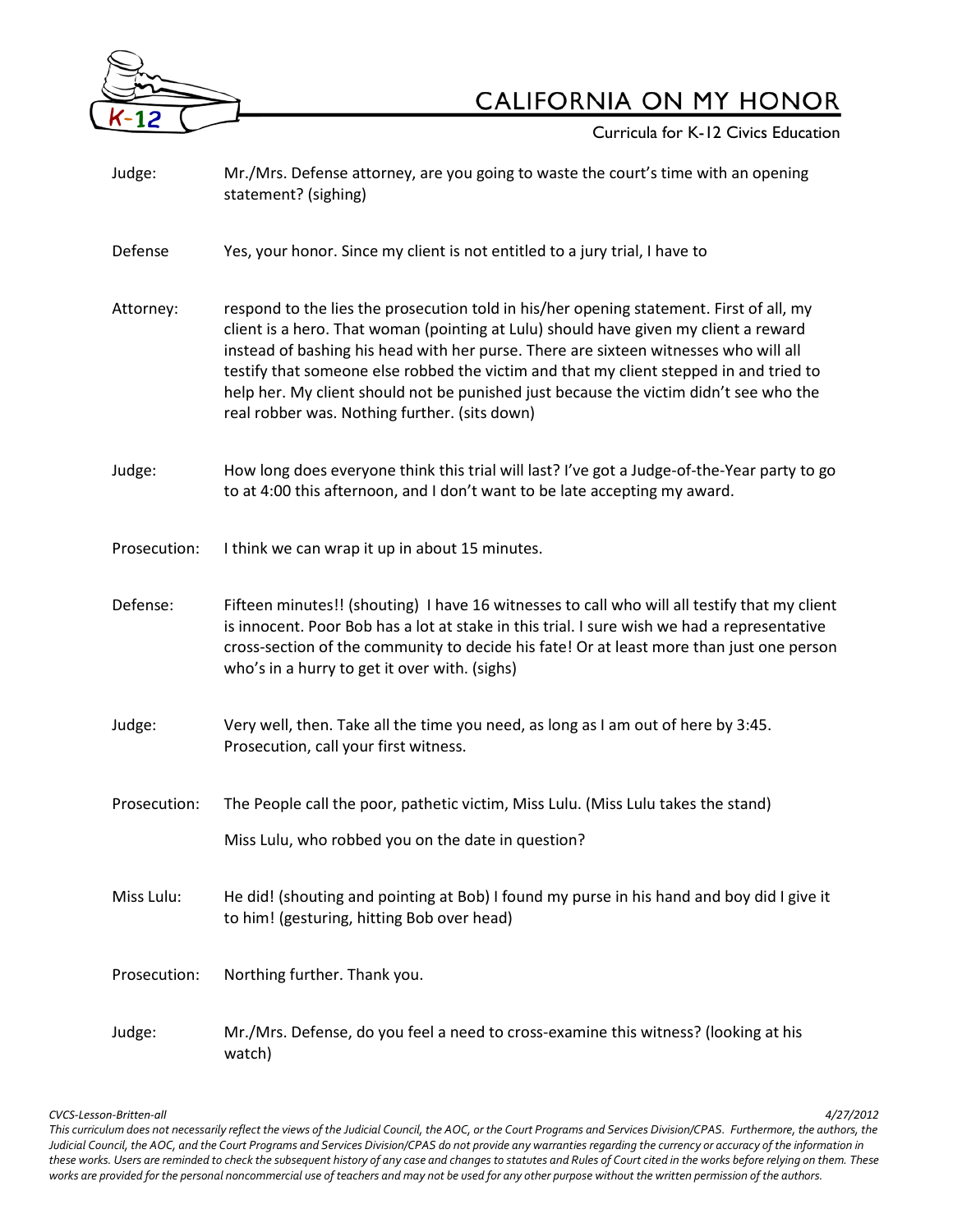

**Curricula for K-12 Civics Education** 

| Defense:   | You bet I do!                                                                                                                                                                                                                                                                                                                                                                              |  |  |
|------------|--------------------------------------------------------------------------------------------------------------------------------------------------------------------------------------------------------------------------------------------------------------------------------------------------------------------------------------------------------------------------------------------|--|--|
|            | Miss Lulu, did you see the person who attacked you?                                                                                                                                                                                                                                                                                                                                        |  |  |
| Miss Lulu: | Wellnonot exactlyBut                                                                                                                                                                                                                                                                                                                                                                       |  |  |
| Defense:   | Then how could you testify before that my client is the robber?                                                                                                                                                                                                                                                                                                                            |  |  |
| Miss Lulu: | WellIum                                                                                                                                                                                                                                                                                                                                                                                    |  |  |
| Defense:   | No further questions for this witness, Your Honor. (Lulu leaves the witness stand)                                                                                                                                                                                                                                                                                                         |  |  |
|            | The defense calls Witness No. 1                                                                                                                                                                                                                                                                                                                                                            |  |  |
| Narrator:  | Witness number one testifies that another person robbed Lulu and that Bob was<br>actually a hero for trying to help her. The defense then calls his remaining witnesses<br>who all testify that Bob is innocent.                                                                                                                                                                           |  |  |
|            | Both sides give closing arguments to the Judge.                                                                                                                                                                                                                                                                                                                                            |  |  |
| Judge:     | After careful consideration of all the evidence, I find the defendant Bob (if that's his real<br>name) to be guilty as charged. Besides that, just look at him. He looks guilty. And I'm<br>going to throw the book at you. (glaring at Bob) I hereby sentence you to the maximum<br>sentence allowed by law, 15 years in prison. Bob, did you bring your toothbrush with<br>you to court? |  |  |
| Narrator:  | The bailiff gleefully hauls the defendant Bob off to jail.                                                                                                                                                                                                                                                                                                                                 |  |  |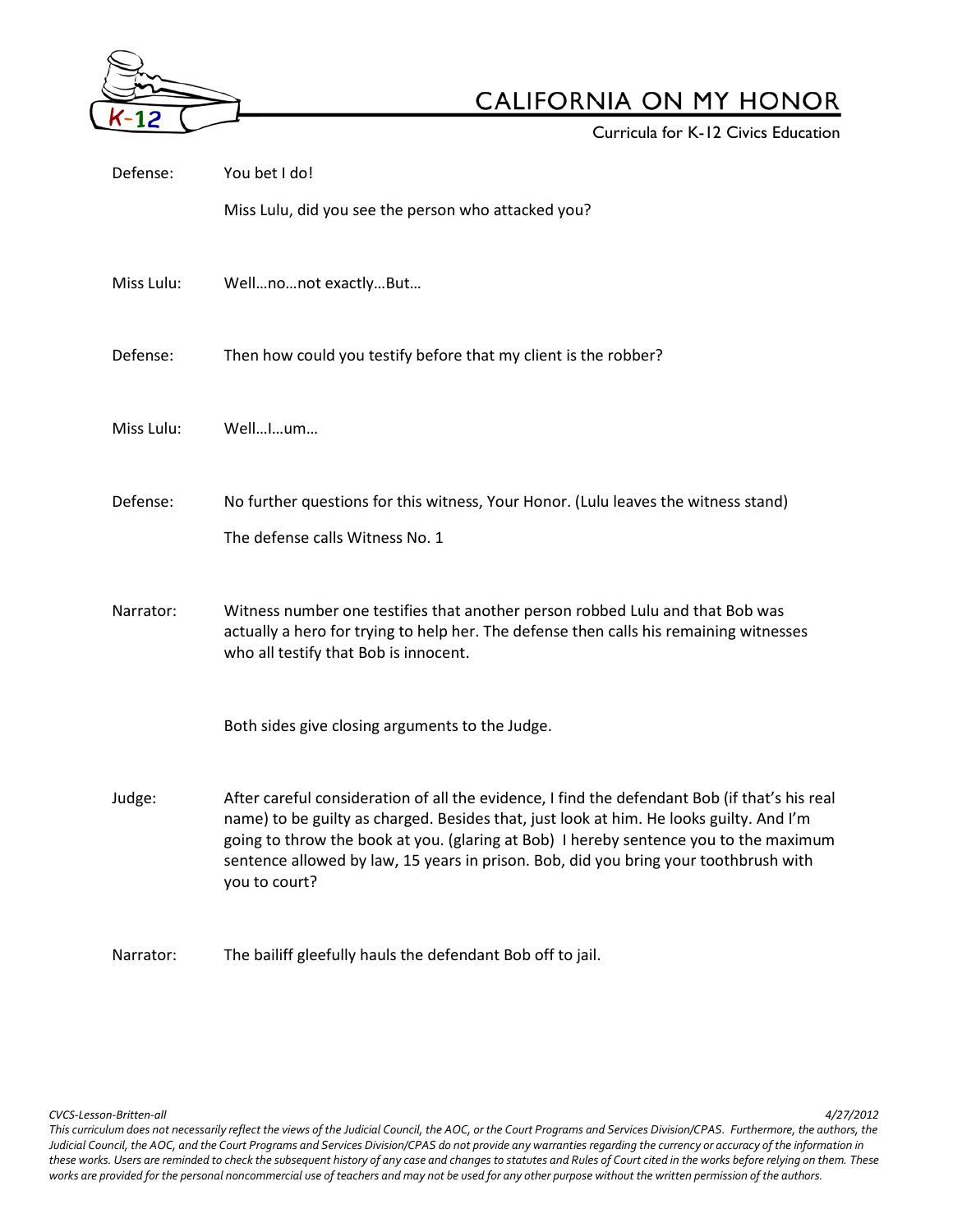

Curricula for K-12 Civics Education

# Mock Trial: Jury Selection

Lesson 2

The following scenario is read to the class by a student (reader will ask students to close their eyes and visualize what is happening):

Scenario: Lulu is walking into the Dollar Tree to by cookies. Suddenly someone comes up from behind her and knocks her down, ripping her purse from her arm. At that moment, Bob the clerk inside the Dollar Tree, sees what is happening. He yells at his manager that he's going to take his break, runs out the door, and grabs he purse from the robber. As he does so, the robber punches Bob in the face; and Bob falls to the ground, still clutching the purse in his hand. The robber runs away.

Several people witness the incident and call the police. One witness chases after the would-be robber, but he gets away. When the police arrive, Bob is still on the ground holding the purse. The victim Lulu, not having seen who attacked her, starts screaming and pointing at Bob, shouting, "That's him! That's him! He tried to steal my purse!" She grabs her purse from Bob and hits him over the head with it.

The police officer asks Bob what happened, and Bob replies that he was trying to stop the robber from taking the woman's purse. Several witnesses come forward and confirm that Bob was not the thief. Bob's manager also tells the police officer that Bob was stocking paper plates at the time of the robbery and went to help the victim. The police look around and do not see the robber, and they arrest Bob for robbery and other charges.

## Lesson 3: Mini-Lesson on Persuasive Thinking/Writing and Internet Research

After mini-lessons, teacher will show students the Internet version of the 14-minute video, *Ideals Made Real*, which all prospective jurors watch in the jury room prior to being sent to a court room [\(www.courts.ca.gov/jurybasics.htm\)](http://www.courts.ca.gov/jurybasics.htm). Students will then research the jury selection process (challenges for cause/peremptory challenges. Representative cross-section of the community concept, civic responsibility, etc.) and decide if they believe that all eligible citizens should be required to participate as jurors when called. Teacher will assist in internet search where needed.

*CVCS-Lesson-Britten-all 4/27/2012*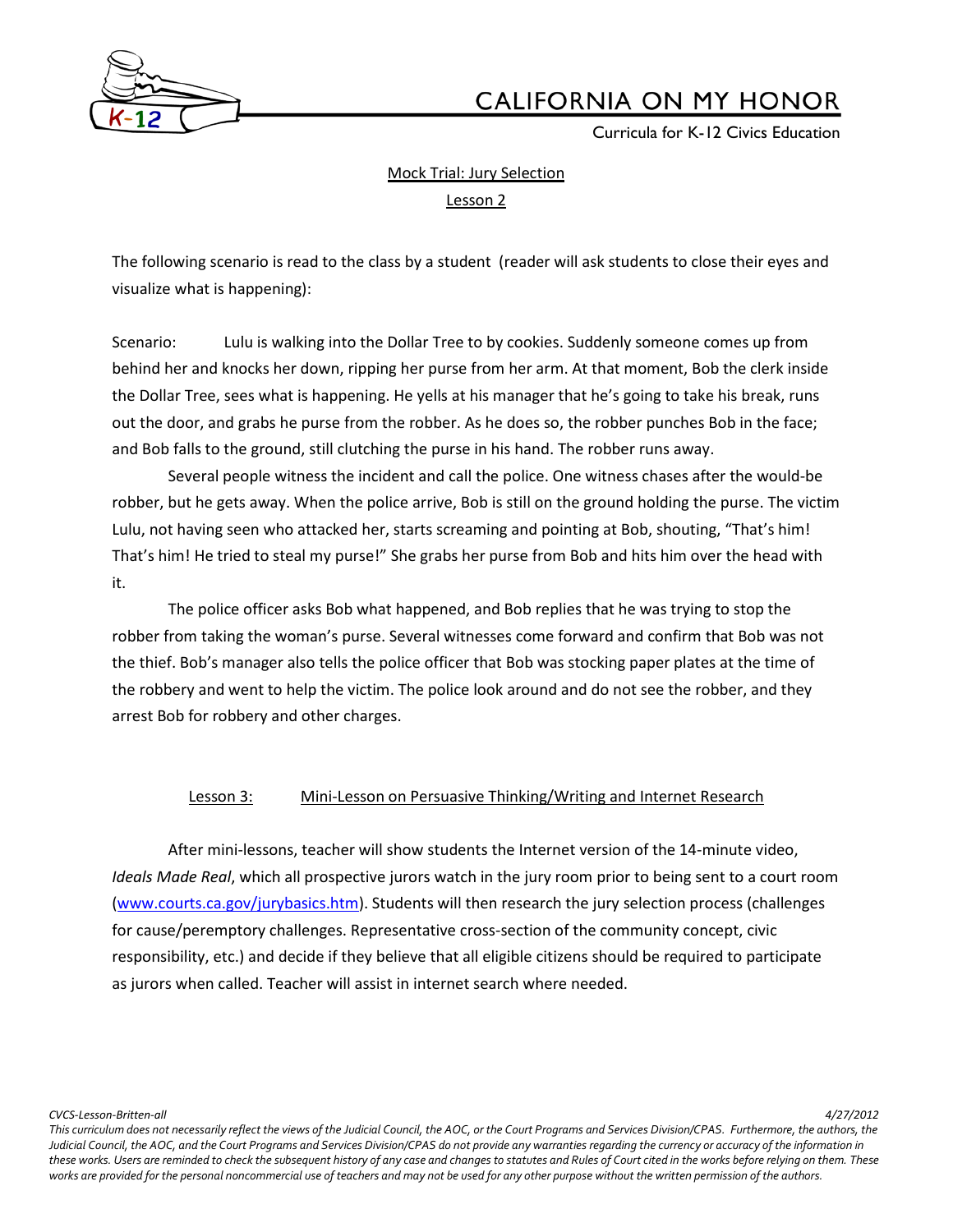

Curricula for K-12 Civics Education

#### Assessment:

Students will write a persuasive essay giving their position on jury duty being a civic obligation and will later participate in a debate against another student who has the opposite view.

Adaption for English Language Learners/Special Education Students: The lessons in this Unit are designed to reach all learners as they include many visuals, audio presentation/explanations, and hands-on experience for the students.

## Extension Ideas:

• Use Courts in the Classroom CD Judicial Council of California, Administrative Office of the Courts) to do additional research/reporting out

- Use [www.courts.ca.gov/juryservice.htm](http://www.courts.ca.gov/juryservice.htm) for additional information on jury requirements
- Watch Twelve Angry Men to obtain an interesting viewpoint of the jury deliberation process
- Use attached quotes to do a sorting activity (by person's attitude about juries) and to choose a quote to persuade in writing and in a presentation.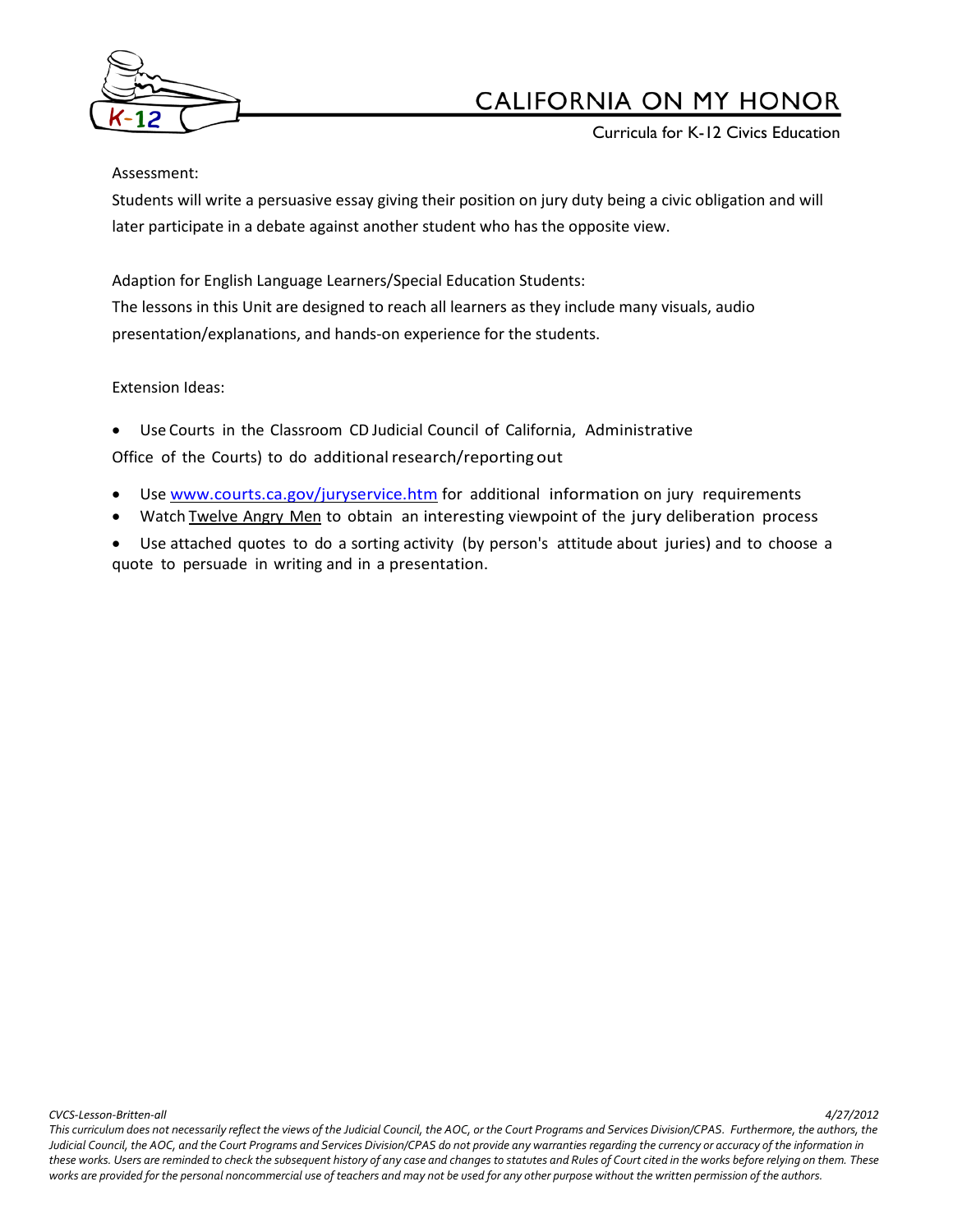

Curricula for K-12 Civics Education

## **Lesson Plan: Why Do I Have to Do jury Duty?**

## **Materials and Resources Needed:**

- Projector connected to Internet
- Mock trial script for Set
- Mock trial script for Lesson 2
- Journal for each student
- Jury service notices for 20 prospective jurors (students in class)
- Wardrobe for each role
- Page of juror info to be copied on card stock and cut into cards (one stack for clerk, another

for jurors; juror names page to Judge and attorneys)

List of sample juror questions

## References:

- California Content Standards [\(www.cde.ca.gov\)](http://www.cde.ca.gov/)
- "Courts in the Classroom" CD/web site by Karen Viscia
- [www.courts.ca.gov](http://www.courts.ca.gov/)
- [www.ajs.org/jcliuries](http://www.ajs.org/jcliuries) for overview of the history of jury trials

" I consider trial by jury as the only anchor every yet imagined by man, by which a government can be held to the principles of its constitution."

> Thomas Jefferson American 3<sup>rd</sup> US President (1801-09). Author of the Declaration of Independence, 1762-1826

"I'm no idealist to believe firmly in the integrity of our courts and in the jury system – that is no ideal to me, it is a living, working reality. Gentlemen, a court is no better than each man of you sitting before me on this jury. A court is only as sound as its jury, and a jury is only as sound as the men who make it up."

> Harper Lee American writer b.1926

"It would be enough for me to have the system of a jury of twelve versus the system of one judge as a basis for preferring the U.S. to the Soviet Union. I would prefer the country you can leave to the country you cannot."

> Joseph Brodsk Nobel Prize for Literateture in 1987. 1940-1996

*CVCS-Lesson-Britten-all 4/27/2012*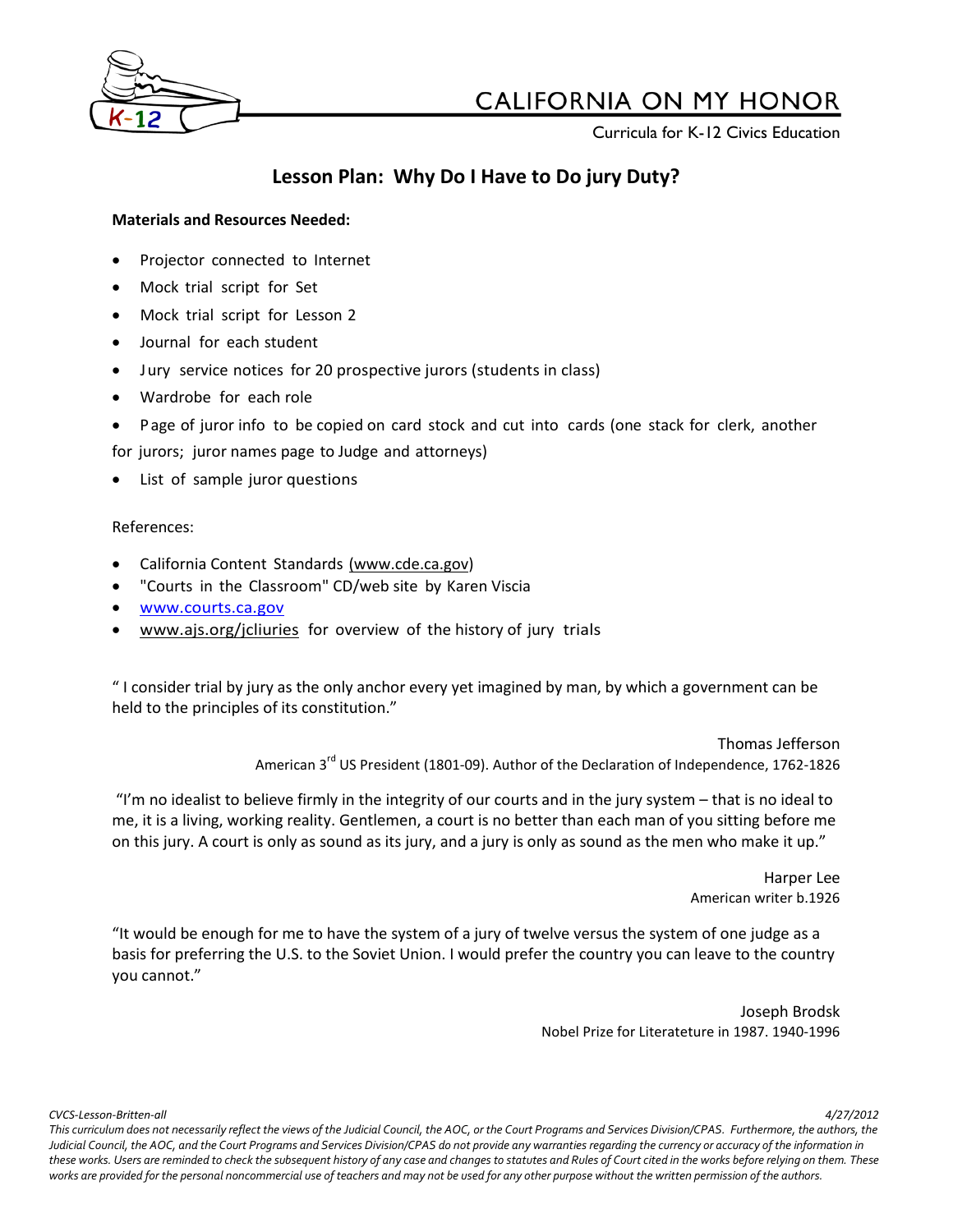

Curricula for K-12 Civics Education

"Ending racial discrimination in jury selection can be accomplished only by eliminating peremptory challenges entirely."

> Thurgood Marshall American jurist and lawyer, 1908-1993

"When you go into court, you are putting your fate into the hands of twelve people who weren't smart enough to get out of jury duty."

Norm Crosby

"The defendant wants to hide the truth because he's generally guilty. The defense attorney's job is to make sure the jury does not arrive at that truth."

Alan M. Dershowitz

"A jury consists of twelve persons chosen to decide who has the better lawyer."

Robert Frost American poet, 1874-1963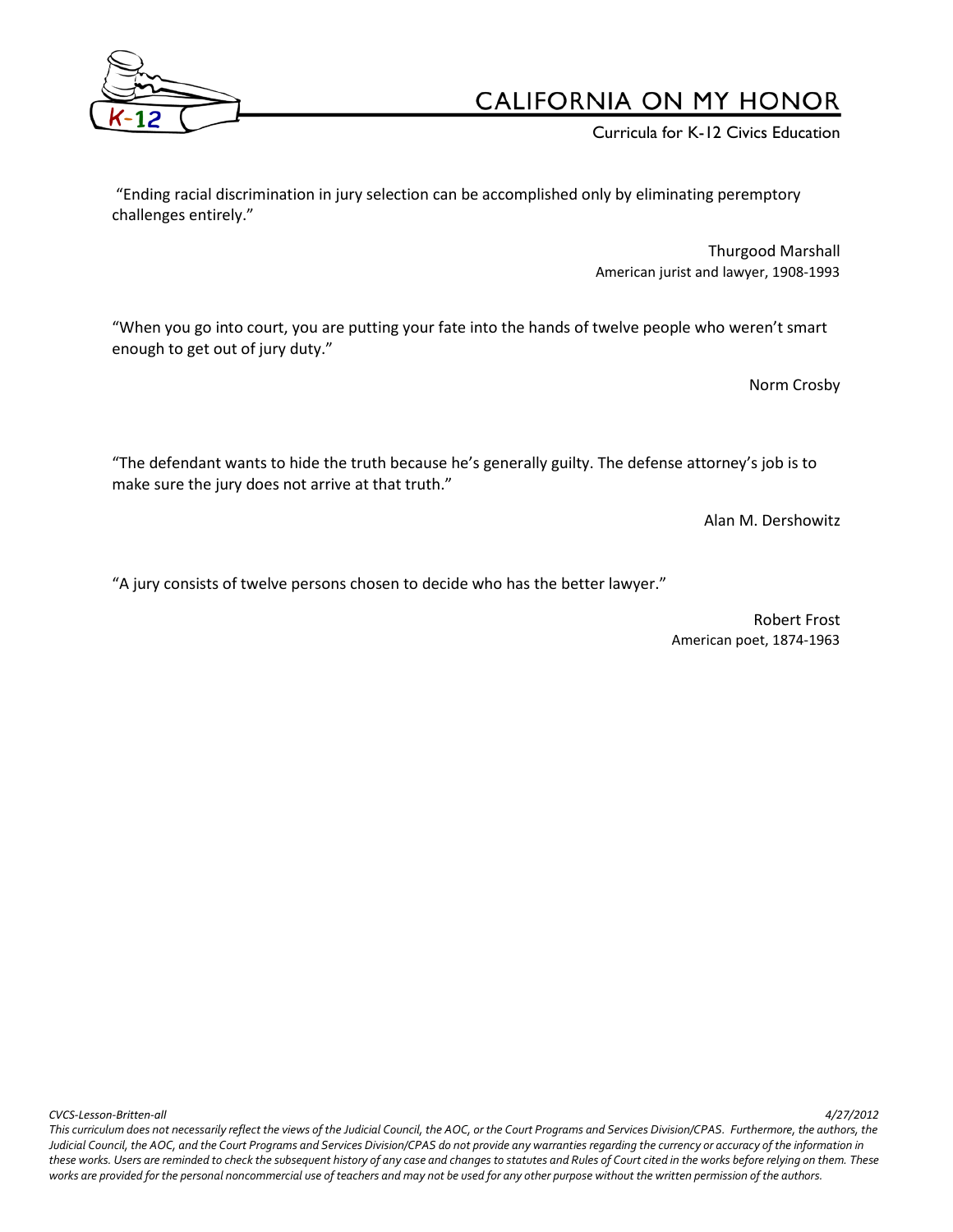

**Curricula for K-12 Civics Education** 



*CVCS-Lesson-Britten-all 4/27/2012*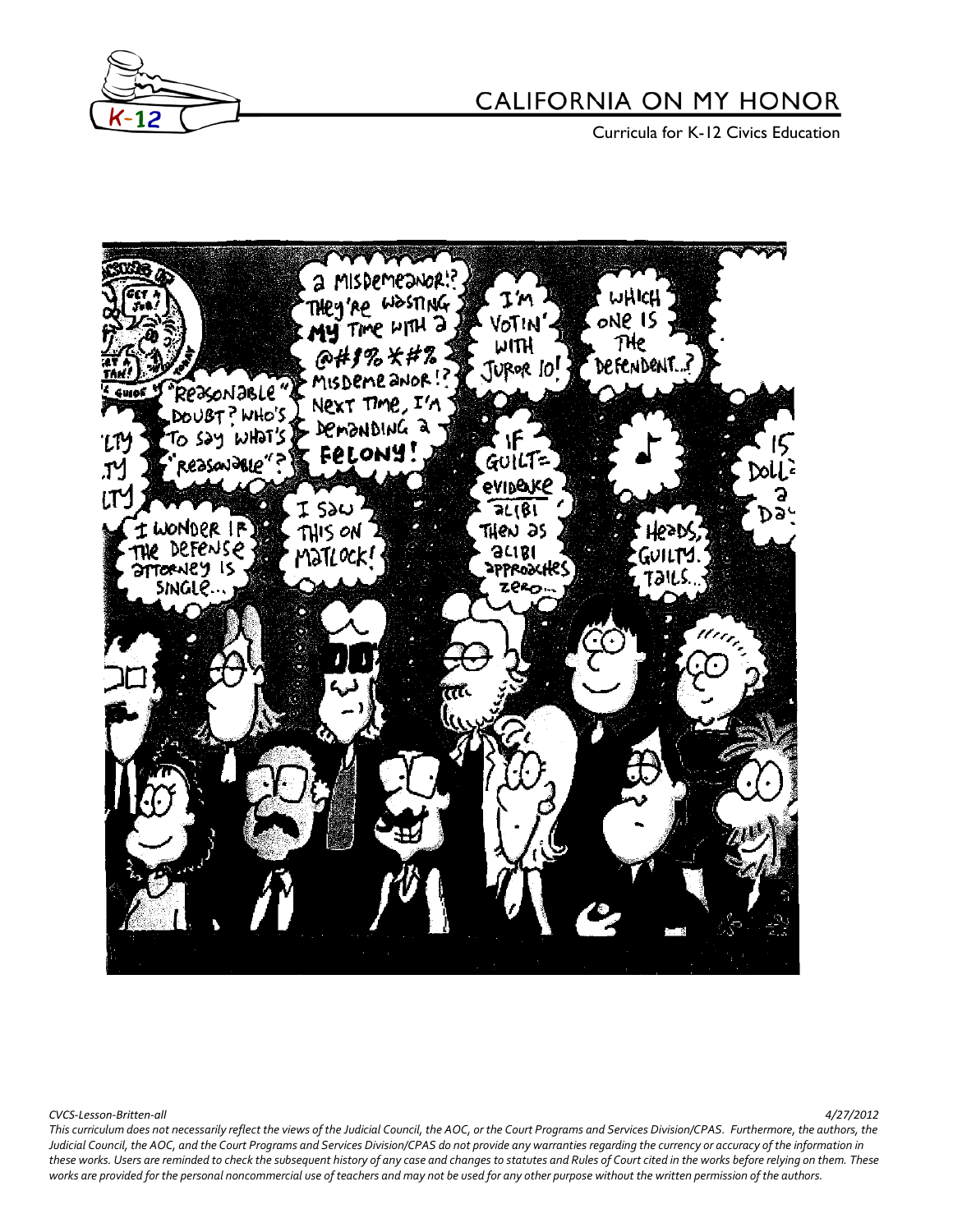

Curricula for K-12 Civics Education

# **Lesson Plan: Why Do I Have to Do jury Duty?**

### **Student Handouts:**

## Mock Trial: Jury Selection Process Script

Bailiff: All rise and come to order. (Judge walks onto the bench)

Department 55 of the MicroSociety Superior Court is now in session. The Honorable……………………………………….presiding. You may be seated.

Judge Grudge: Ladies and gentlemen, thank you for taking seriously your civic duty to sit as jurors in this case. My clerk will be calling you names randomly. When she does, please sit in the juror chair indicated by the bailiff. You will be assigned numbers and will be asked to sit in your corresponding chair when called. Juror number one will sit in the back left seat (bailiff pointing) and subsequent jurors will sit along the same row (bailiff gesturing.) Juror number seven will sit in front of juror number one (bailiff gesturing) and so on.

> I will now introduce the parties in this case. The People are being represented by the District Attorney ……………………………………………(District Attorney stands and faxed jury, then sits)

The defendant is being represented by ………………………………………(Defense attorney stands)

Defense Attorney (still standing: I would like to introduce my client (Bob Hardluck (*defendant stand and faces the jury then both sit*)

Judge: This is the part of the trial known as jury selection. Each party will be allowed to ask each of you questions he or she feels are relevant to your serving as a juror. Please answer the questions honestly. Madam Clerk, please draw names and seat the first 12 jurors.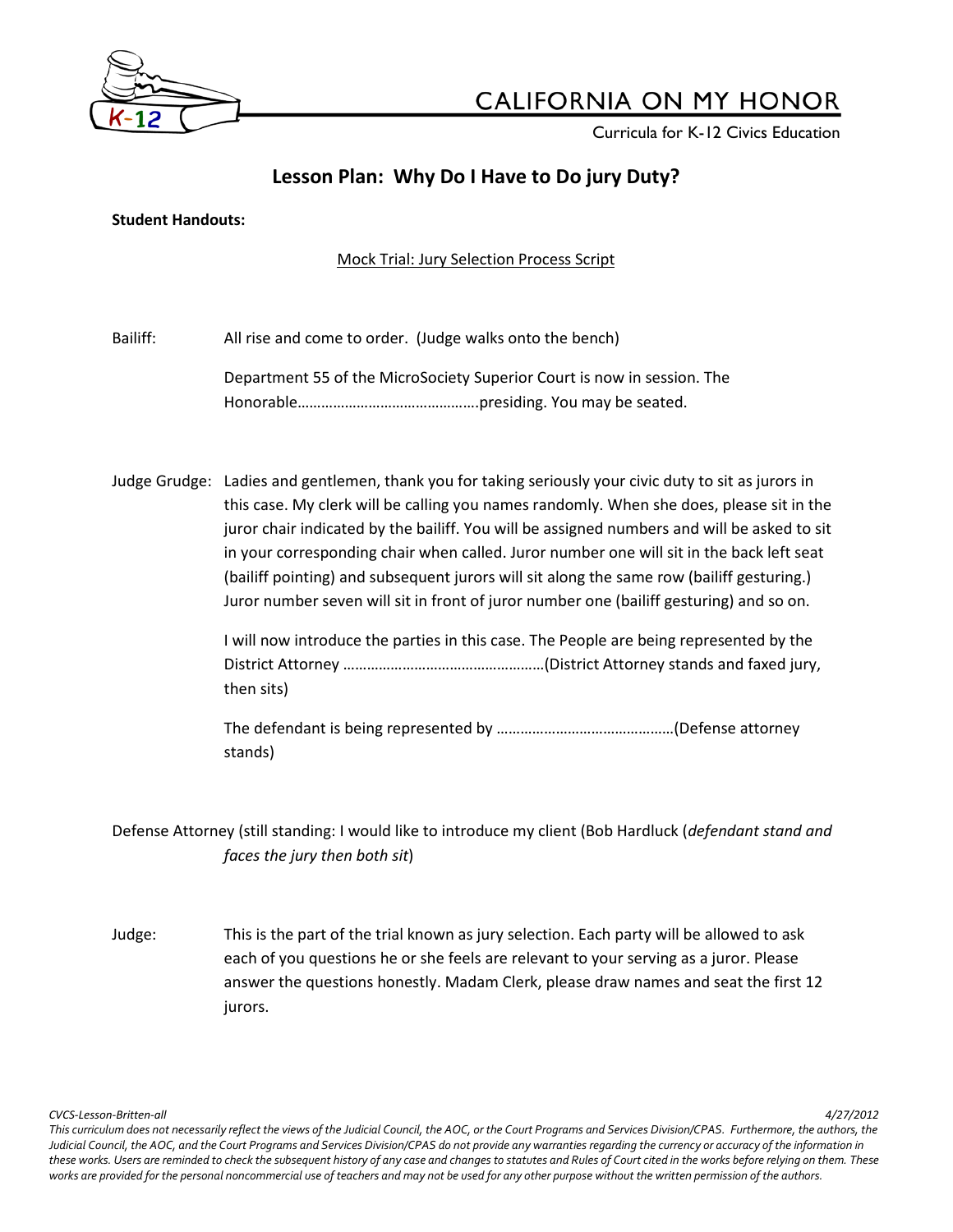

Curricula for K-12 Civics Education

Clerk: *Clerk draws a name card from the box and calls the name. Juror number one sits in the appropriate seat. Clerk continues until 12 people are seated (For ease in this lesson, names are in order)*

Judge: Thank you. I will now allow the District Attorney to ask questions of the jurors.

Mr./Miss……………………., do you have any questions for Juror No.1?

*District Attorney asks questions from the Sample Questions list.*

*Juror answers consistent with their card information.*

*After finishing questioning, Say "*Thank you, no further questions*."*

*District Attorney sits.*

Judge (to the Defense Attorney):

Mr./Miss…………………….., do you have any questions for juror number 1?

Defense Attorney (standing):

Yes, Your Honor. Thank you

*Defense Attorney asks questions from the Sample Questions list.*

*Juror answers consistent with their card information.*

*When finished with a juror, both attorneys thank them and say "*No further questions*" and sit down*.

Judge: Mr. Prosecutor, do you have any questions for Juror No. 2?

*(Use the same script above for each juror in order until all 12 are seated. Alternate between Prosecution and defense attorney)*

#### *Pause for mini-lesson:*

*CVCS-Lesson-Britten-all 4/27/2012*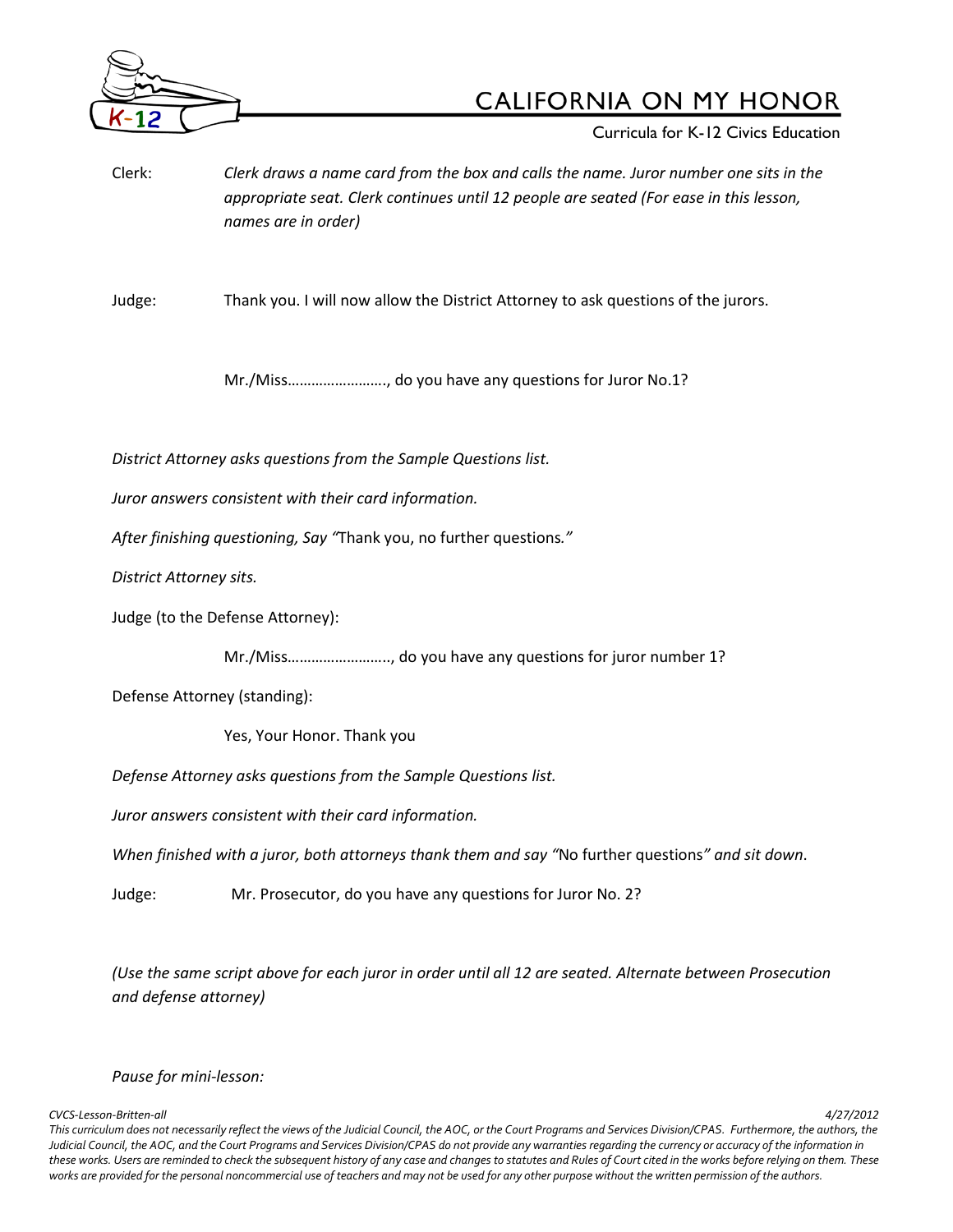

Curricula for K-12 Civics Education

*After all 12 jurors have been seated, the judge will allow the attorneys to excuse certain jurors either "for cause" or "Just because" which is called a peremptory challenge.*

| Judge (looking at Prosecutor):                                           |                                                                          |  |  |  |
|--------------------------------------------------------------------------|--------------------------------------------------------------------------|--|--|--|
|                                                                          | Mr./Miss, do you wish to challenge any of the jurors?                    |  |  |  |
| Prosecutor:                                                              | Yes, Your Honor. I would like the Court to thank and excuse Juror No. 4. |  |  |  |
| Judge:                                                                   | (Looking at juror list for name of juror):                               |  |  |  |
|                                                                          | Mr./Miss Jones, you are excused. (Juror leaved the jury box)             |  |  |  |
| Judge (to defense):                                                      |                                                                          |  |  |  |
|                                                                          |                                                                          |  |  |  |
| Defense:                                                                 | Yes, Your Honor, I would like the Court to excuse Juror No. 9.           |  |  |  |
| Judge:                                                                   | Mr./Mrs. Smith, you are excused. (Juror leaves the jury box)             |  |  |  |
| Continue with the same script until all the desired challenges are used. |                                                                          |  |  |  |
| (No more than 10 peremptory challenges per side)                         |                                                                          |  |  |  |

*After all jurors are dismissed, the Clerk will "randomly" call the remaining jurors, from the juror list, who will replace the dismissed jurors in the order called. The questioning process will begin again as to the newly-called prospective jurors.*

*CVCS-Lesson-Britten-all 4/27/2012*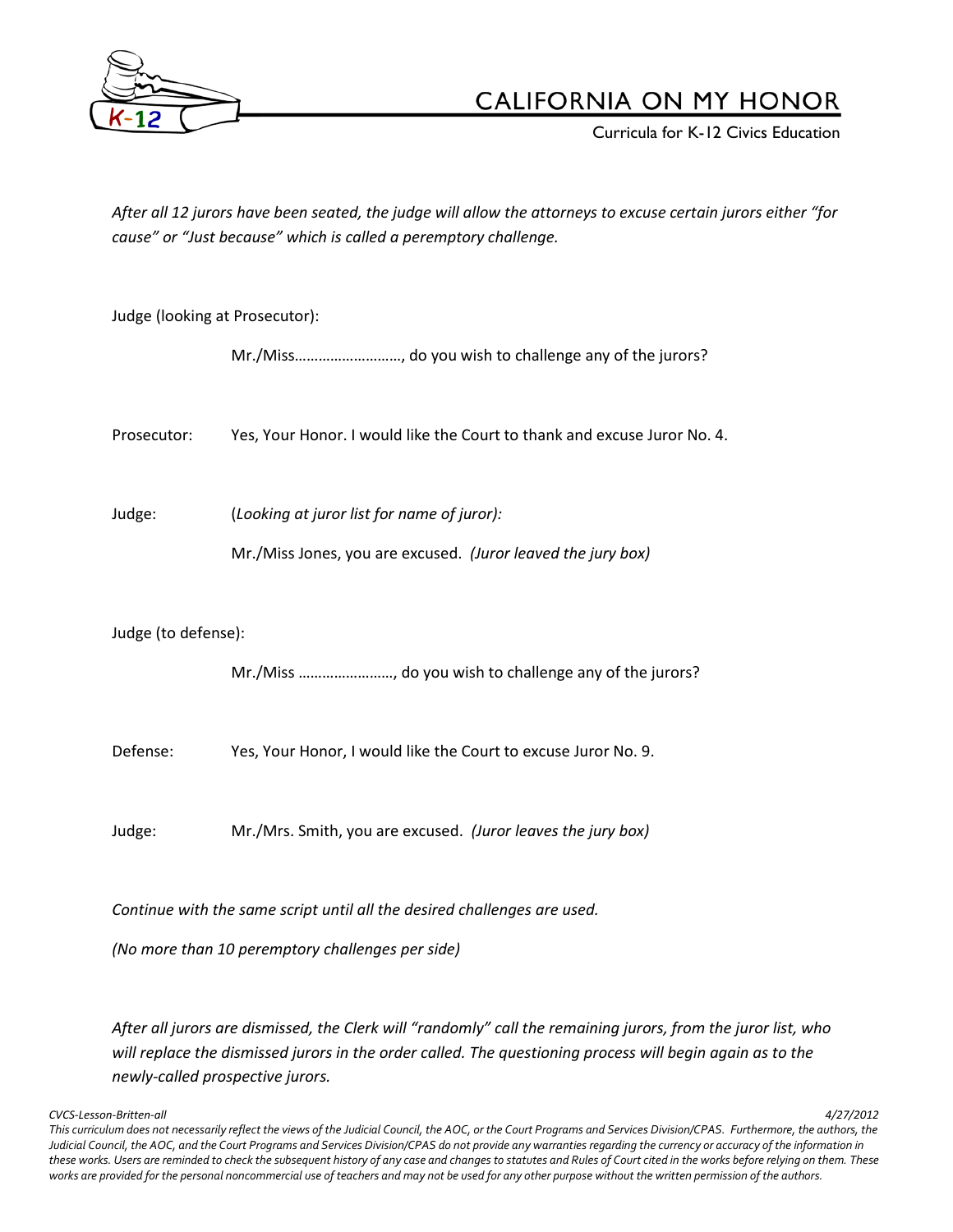

**Curricula for K-12 Civics Education** 

| Terry Brown, 34<br><b>Bank teller</b><br>Was robbed at work<br>last year<br>Brother is an<br>attorney                                                             | Tony Smith, 59<br>Store clerk<br>Was robbed once<br>and beaten<br>Arrested for shop<br>lifting                         | Blake Green, 19<br>College student<br>One conviction for<br>stealing a car<br>Thinks all cops are<br>liars     | Dale Jones, 38<br>Car mechanic<br>Was falsely arrested<br>last year                                             |
|-------------------------------------------------------------------------------------------------------------------------------------------------------------------|------------------------------------------------------------------------------------------------------------------------|----------------------------------------------------------------------------------------------------------------|-----------------------------------------------------------------------------------------------------------------|
| Keri Tip, 36<br><b>Waitress at Olive</b><br>Garden<br>One arrest for drunk<br>driving: (found not<br>guilty)<br>Sister is a law<br>student (1 <sup>st</sup> year) | Ariel Post, 55<br>Unemployed<br>Gang member<br>Many convictions<br>for drug sales<br>Lulu reminds him of<br>his mother | Gayl Grimes, 43<br>Secretary for a<br><b>Private Security</b><br>Company<br>Loves cops (wants<br>to marry one) | Dana White, 28<br>Pool sweep<br>Thinks it's okay to<br>take other people's<br>thinks if you really<br>want them |
| Alexis Smith, 39<br>Postal Worker<br>Mother was robbed<br>last year                                                                                               | Kris Kringle, 85<br>Works at Macy's<br><b>Wraps Christmas</b><br>presents                                              | Joey Jordan, 53<br>Gardener<br>Son is a prosecutor                                                             | Fran Chase, 31<br><b>Prison Guard</b><br>Has been attacked<br>many times                                        |
| Billie Gripps, 25<br>Self-defense<br>instructor<br>Gives lessons all day<br>Mon.-Fri.<br>Supports his aging<br>mother                                             | Jody Baker, 61<br>Night Pastry chef at<br><b>Dunkin Donuts</b><br>Doesn't like being<br>out during the day             | Georgie Good, 68<br>Retired probation<br>Officer<br>Dying to sit on a<br>jury and convict<br>someone           | Frankie Black, 67<br>Bar tender<br>Once stole a ring<br>Brother is a cop                                        |
| Bobbie Smith, 38<br><b>IRS Auditor</b><br>Went to police<br>academy but<br>flunked                                                                                | Alex Ripp, 24<br>Middle School<br>history teacher<br>Spouse is a cop<br>Cannot distinguish<br>fact from fiction        | Sami Gold, 25<br>Airline pilot<br>Was hijacked last<br>year                                                    | Jamie Jones, 21<br>Career criminal<br>Hates all law<br>enforcement                                              |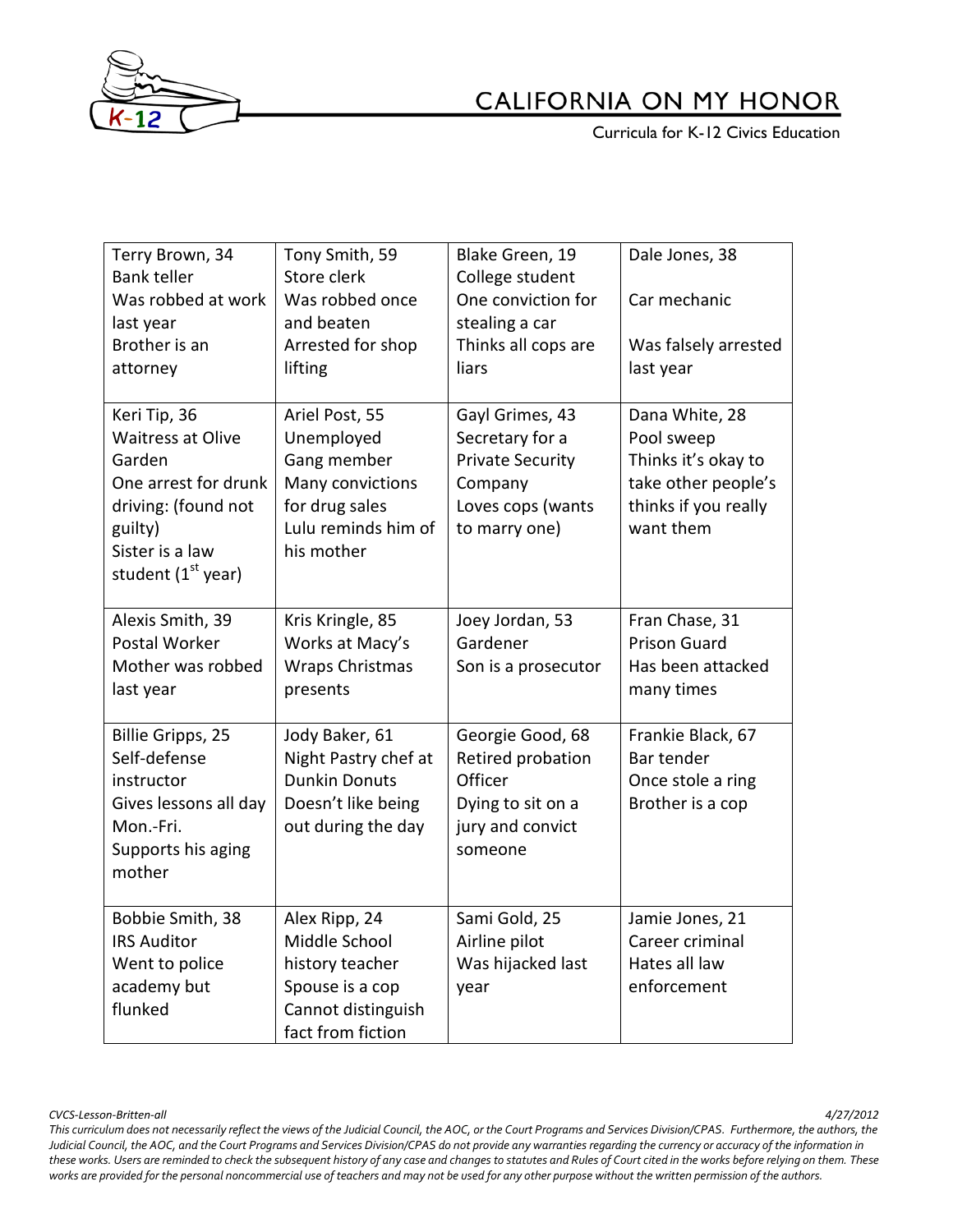

Curricula for K-12 Civics Education

### Scripted Sample Questions for Attorneys to Ask Prospective Jurors:

Note: Look at the juror you are questioning so that you will know whether to say "Mr." or "Miss." Always use the juror's name when asking the FIRST question.

Also Note: The following are sample questions. You do not have to ask every juror every question. Ask each juror 3 or 4 questions unless you feel it would be helpfulto ask more (such as if the answer to a question leads you to another question)

SAMPLE QUESTIONS FOR THE JURORS:

- 1. Have you ever been the victim of a crime?
- 2. Do you or does anyone close to you work in law enforcement (police, District Attorney, prison guard, etc.)?
- 3. Have you ever been accused of a crime you did not commit?
- 4. Do you have any felony convictions?
- 5. Have you ever had a negative experience with a law enforcement officer?
- 6. Have you already made up your mind about the guilt or innocence of the defendant Bob?
- 7. Will you promise to wait until all the evidence is in and you have deliberated with the other jurors to make a decision in this case?
- 8. Are you able to sit through a week or more of court days listening to evidence in this case?
- 9. Do you think it is possible for police officers to be wrong in their judgments?

Prospective jurors will be told to make up reasonable answers to each of the questions. They will be given the list of possible questions in advance so that they can plan their responses.

*CVCS-Lesson-Britten-all 4/27/2012*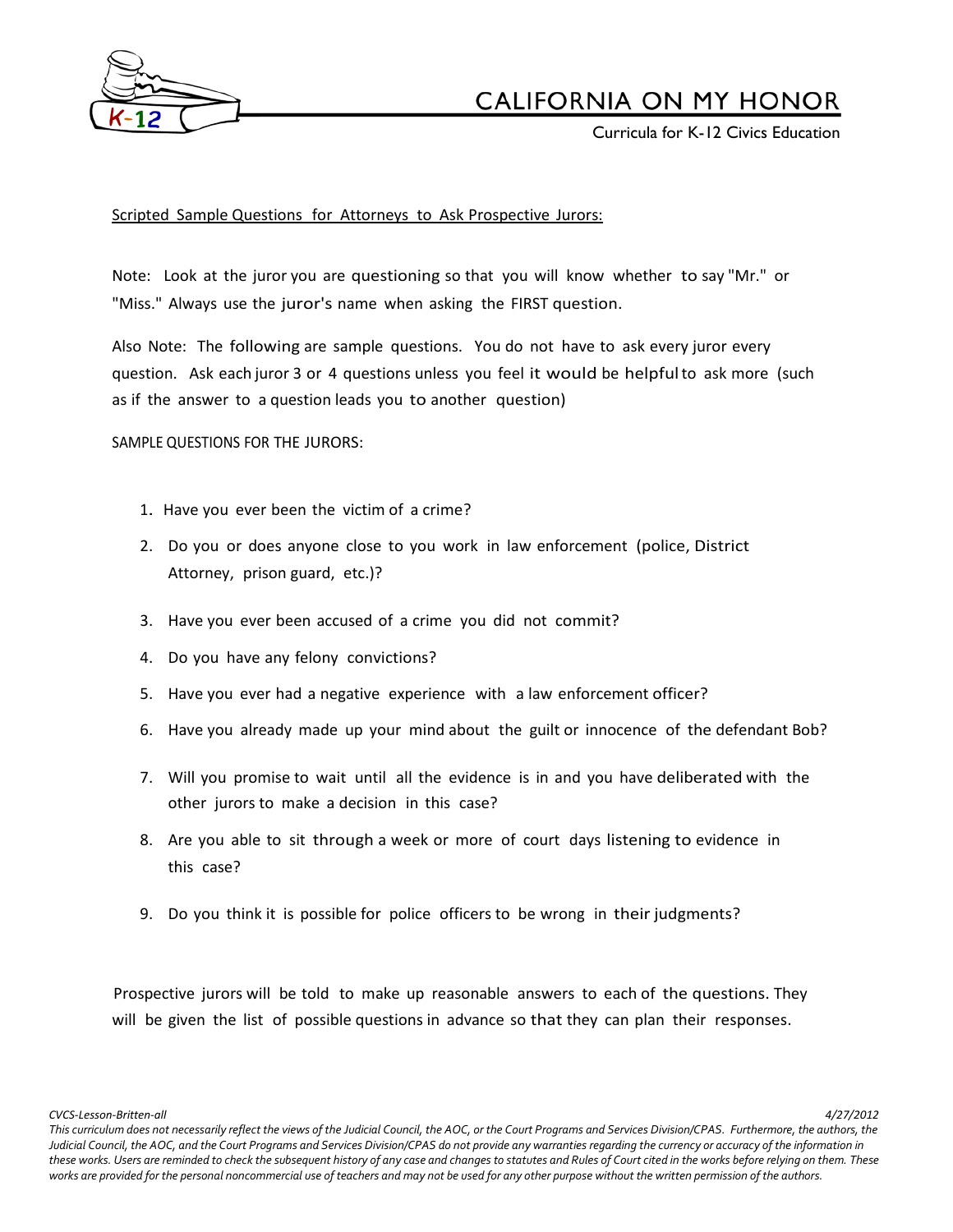

Curricula for K-12 Civics Education

# What's Happening in Court?

An Activity Book for Children Who Are Going to Court in California

Here are fun activities and useful information to help children and their families who may be in court for any reason – whether they are visitors, witnesses, or involved in a case.



Start Here Welcome From the Chief Getting to Court Court Proceeding Just for Children Activities Back to Children, Families & the Court

Back to Main California Courts Site

Each activity in this site is marked with a bear paw symbol. For each activity, you will be given a lettered clue that will help you receive a "What's Happening in Court?" diploma.

Site

In some activities you print a page and color or draw something. For these activities, look for the "Click here for your clue" link. For the other activities, when you click "Done!" you get the clue. There are 12 clues in all. As you receive each clue, write it in order on a piece of paper so you can get your diploma! Click for more details.

All of the pictures of this book can be printed so that you can color them. Just click on any picture and print.

#### *CVCS-Lesson-Britten-all 4/27/2012*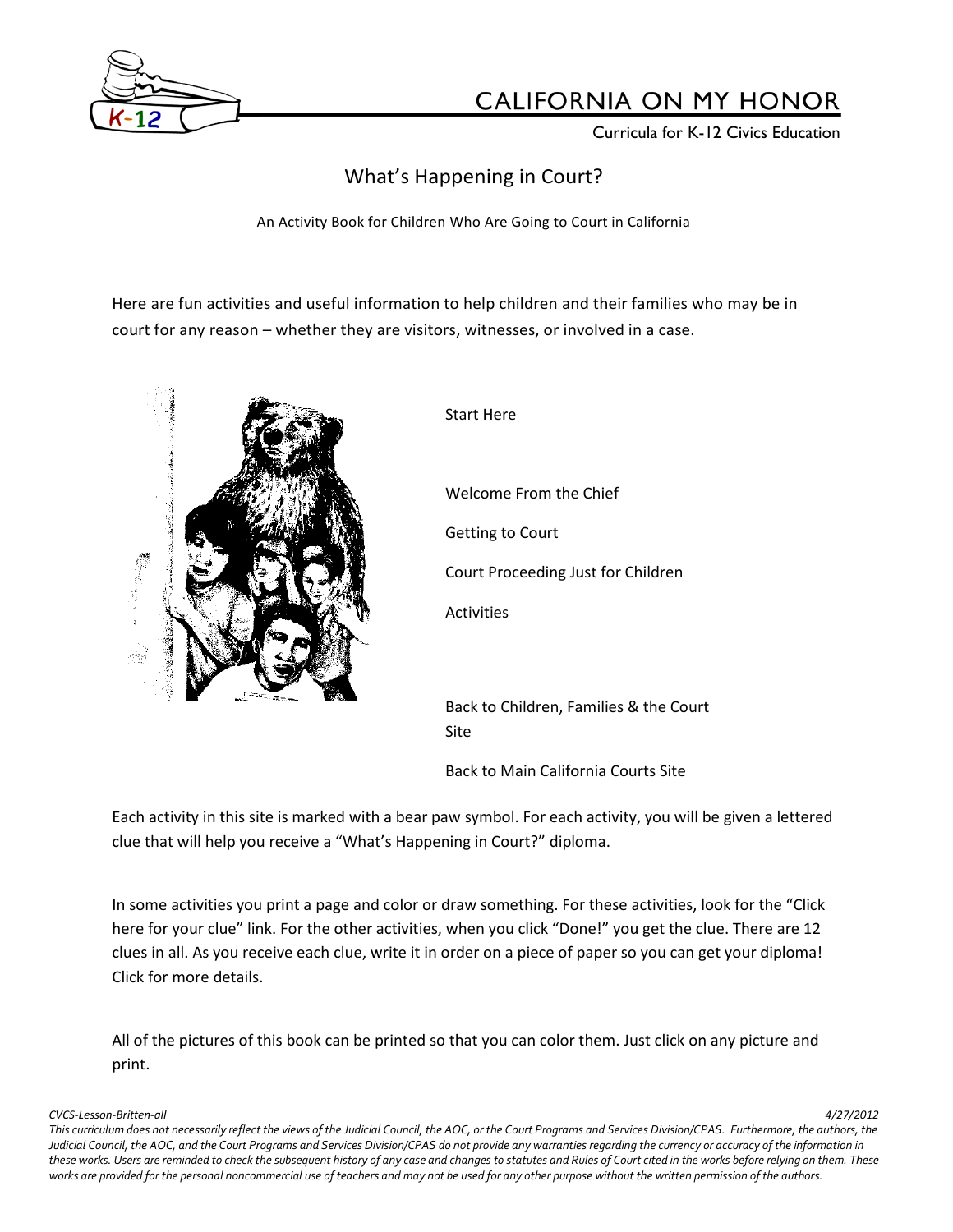

Curricula for K-12 Civics Education

Who Are the People in Court?

Jurors

Other times, a group of people decides who wins the argument. These people are called jurors. Jurors are people who come to court to listen to each side of a disagreement. Then the jurors decide how the disagreement will be settled. A group of jurors is called a jury.





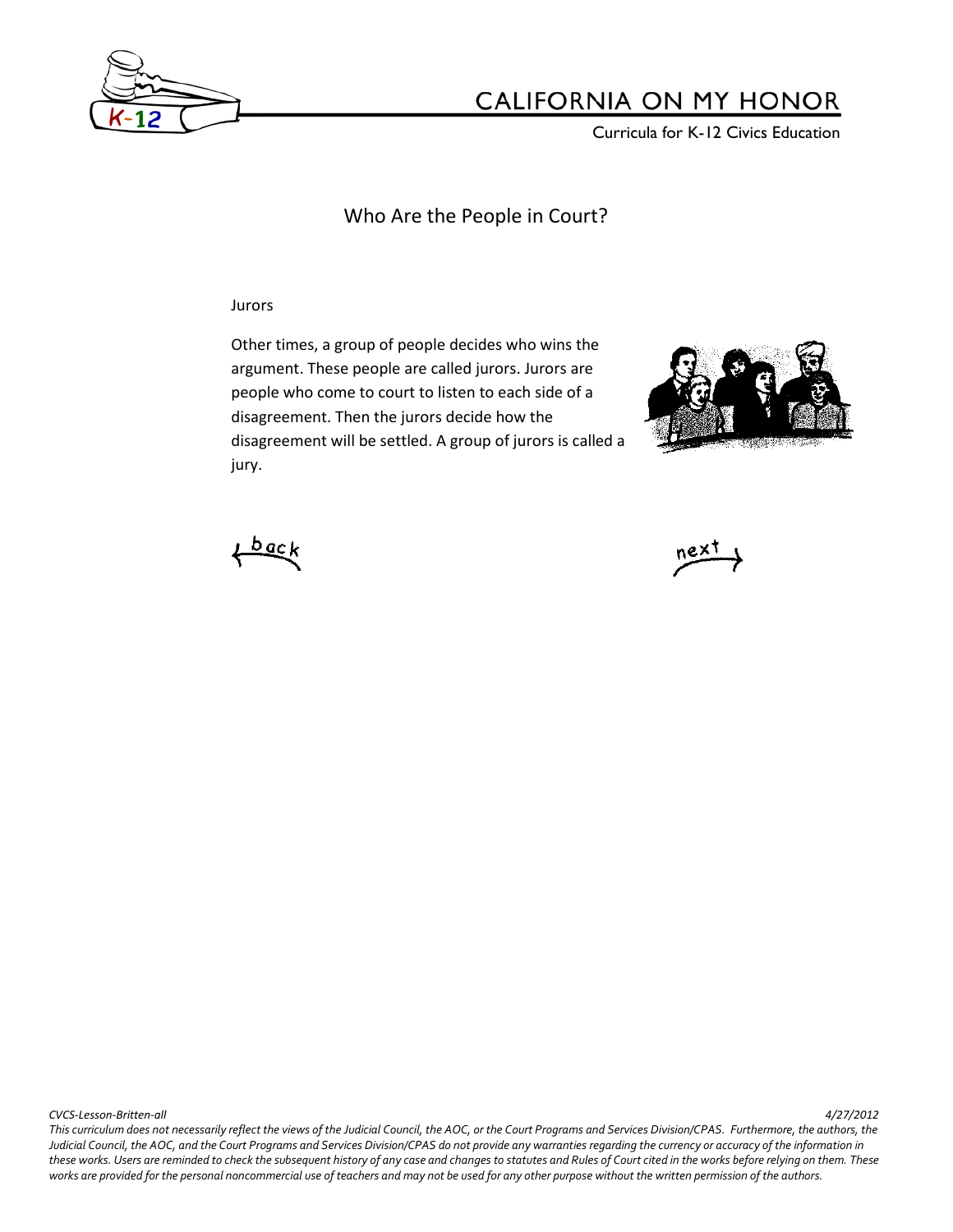

Curricula for K-12 Civics Education

## **Who's Who In Court?**

**Now that you know about some of the people in a court, try this match game. Pick the title of the person who does each job.**

- 1. These people come to court to tell the truth and talk about what they have seen or heard. ---pick one---
- 2. This person types everything that is said in court into a machine. ---pick one---
- 3. This person organizes all the papers and keeps track of the judge's decisions. ---pick one---
- 4. This person translates what is said in court. ---pick one---
- 5. This person's job is to make decisions and make sure that everyone follows the rules in court. ---pick one---
- 6. These people give advice and talk in court for the people who have disagreements. ---pick one---
- 7. This person keeps order in the courtroom and usually wears a uniform. ---pick one---
- 8. These people listen to both sides of a disagreement in court and then decide who wins. ---pick one---

*CVCS-Lesson-Britten-all 4/27/2012*